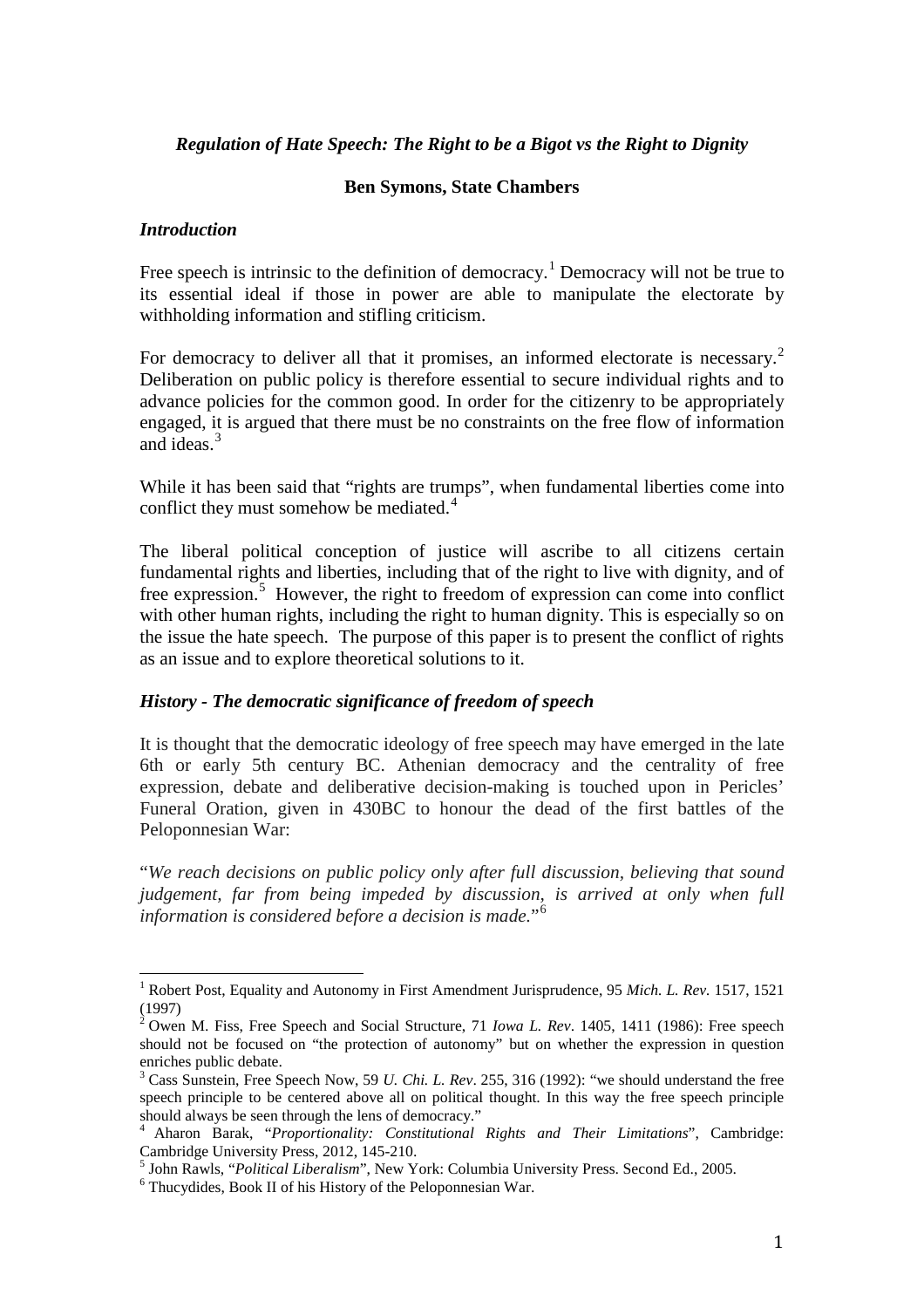The values of the Roman Republic similarly included freedom of speech and freedom of religion.<sup>[7](#page-1-0)</sup>

The regulation of speech commenced early in the common law. *The Statute of Westminster of 1275* introduced the criminal offence *De Scandalis Magnatum* which provided "[*t]hat from henceforth none be so hardy to tell or publish any false News or Tales, whereby discord, or occasion of discord or slander may grow between the King and his People, or the Great Men of the Realm*". The primary aim was the prevention of false statements which, in a society dominated by extremely powerful landowners, could threaten the security of the state.<sup>[8](#page-1-1)</sup>

When the subjects of the realm began to find a voice in the early English parliaments, they began to, on occasion, oppose the King's will and seek a greater voice in matters of state. In 1559, the Crown granted the Parliament's formal request of the privilege of freedom of speech.<sup>[9](#page-1-2)</sup> However, that privilege was granted subject to the condition that members be "neither unmindful nor uncareful of their duties, reverence, and obedience to their sovereign". [10](#page-1-3) The privilege was also limited by subject matter. Topics touching on the royal prerogative were excluded from its protection and Parliament required leave from the Crown to introduce such topics.

On a number of occasions Elizabeth I stopped a debate which she considered touched on her prerogative. At the start of the seventeenth century it was accepted that Parliament could, on the invitation of the monarch, debate any topic. Much more contested, however, was whether Parliament could discuss such matters on its own initiative.

The scope of Parliament's freedom of speech on foreign policy topics became more complex under the early Stuart Kings. Parliament increasingly debated matters of foreign policy and sought to exert influence and control over the king's choices and actions. In some situations, James I permitted and encouraged Parliament's discussion of foreign policy issues (such as relations with Spain, and the marriage of his son Charles I), while in others he refused Parliament's competence to do so.<sup>[11](#page-1-4)</sup>

Thus Parliament began to properly debate matters of war and foreign policy when invited to by the king. But by 1621, the Commons took the step from mere debate to advising the king on matters of war and foreign policy. James I and Charles responded angrily. In a letter to the Commons, James rebuked it for "argu[ing] and

<span id="page-1-0"></span><sup>&</sup>lt;sup>7</sup> M. P. Charlesworth (March 1943). "Freedom of Speech in Republican Rome". The Classical Review. The Classical Association. 57 (1): 49.

<sup>&</sup>lt;sup>8</sup> R v Zundel [1992] 2 SCR 731 per McLachlin J; William Holdsworth "*A History of English Law*" (5th

<span id="page-1-2"></span><span id="page-1-1"></span>ed. 1942), vol. III, at p. 409.<br><sup>9</sup> 'Answer to Petition for Privilege' (22 February 1593) in J.R. Tanner, "*Tudor Constitutional Documents*, AD 1485-1603" (Cambridge University Press, 1930) at p.552.

<span id="page-1-3"></span><sup>&</sup>lt;sup>10</sup> In the parliament that sat between 8 February - 15 March 1576, Peter Wentworth made outspoken demands for free speech in Parliament. The House of Commons itself imprisoned Wentworth, believing that he had overstepped the line; most members accepted that they should not discuss matters such as foreign policy without the Queen's permission. He was sent to the Tower after the session of 23 November 1584 - 29 March 1585 for interference with the Queen's prerogative. Wentworth died in the Tower of London in 1596: JR Tanner, "*Tudor Constitutional Documents*, AD 1485-1603" (Cambridge University Press, 1930) at p.557.<br><sup>11</sup> Conrad Russell, "The Foreign Policy Debate in the House of Commons in 1621" (1977) 20 *The* 

<span id="page-1-4"></span>*Historical Journal* 289, 296.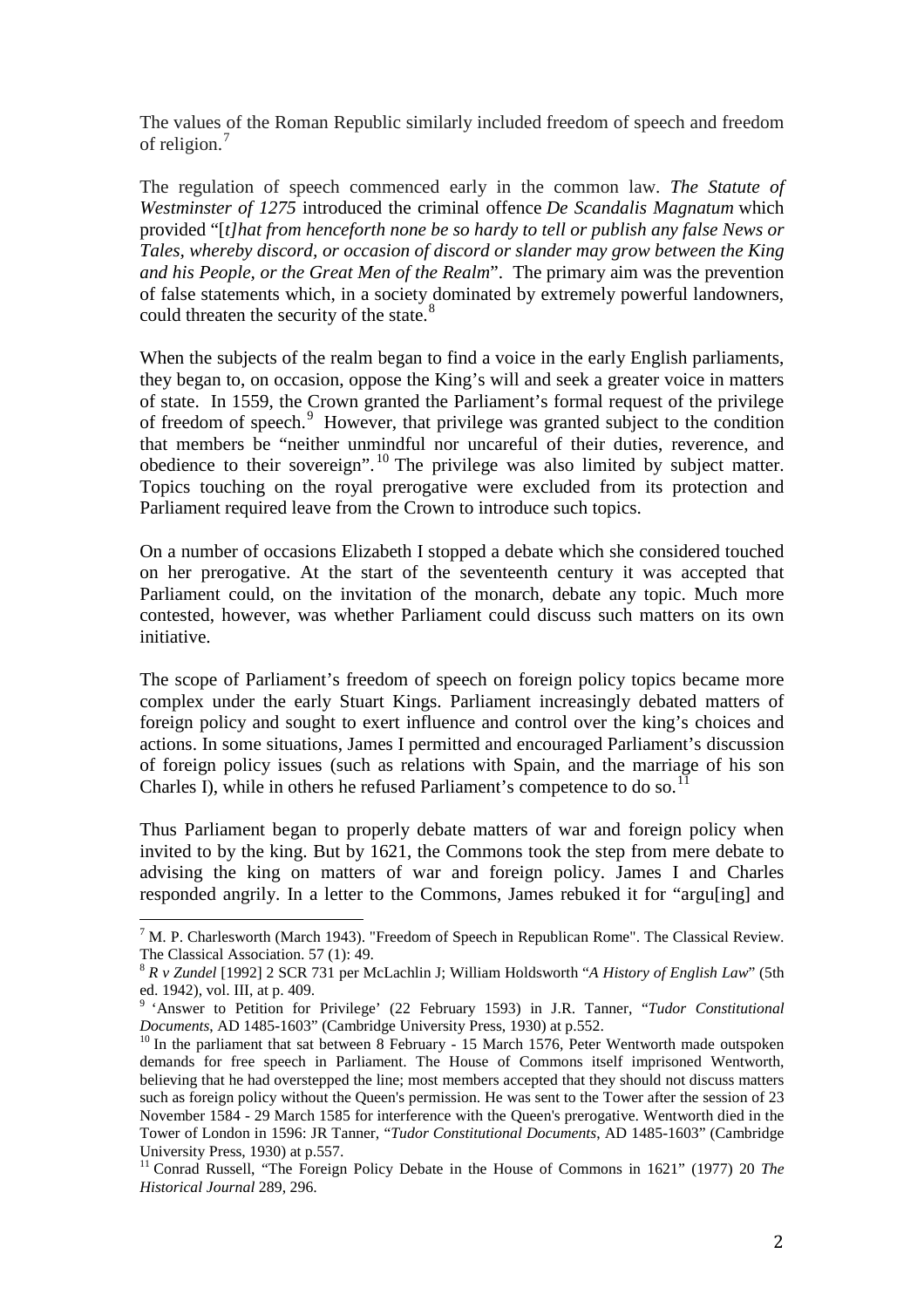debat[ing] publicly of the matters far above their reach and capacity, tending to our high dishonour and breach of prerogative royal" and commanded it not to "meddle with anything concerning our government or deep matters of state", matters which were the business of the Privy Council.<sup>[12](#page-2-0)</sup>

In response, the Commons sent a second petition to the King, which drew a distinction between 'discourse' (protected by Parliament's 'ancient liberty' of freedom of speech) and 'determination' (which would improperly intrude on the 'sacred bounds' of royal authority). The Commons acknowledged that the king had the sole powers to make peace and war and to organise the marriage of the prince. They claimed again, however, the Commons' power to discuss and inform the king on these matters. The petition articulated two foundations for its power: first, the Commons' position as representatives of the 'whole commons of the kingdom'; and secondly, its ancient and undoubted right to free speech inherited from the Commons' ancestors.[13](#page-2-1)

After 1621, the Commons was often consulted by James I on matters of policy and government. However, Charles I was not as receptive to parliamentary debate or advice as James. He asserted that the 'greatest council of state' was the Privy Council, not Parliament, and that the Privy Council was above the general interference of the Commons.[14](#page-2-2)

By post-Restoration, the rules and practices regarding Parliament's freedom of speech had changed. In practice, the scope of Parliament's freedom of speech was relatively settled: Parliament could debate any topics of its choice. The key issue of contestation now was whether Parliament could and should go beyond mere debate and advice to the monarch, and seek to exert control over foreign policy. As an aspect of its freedom of speech, MPs would criticise the king's decisions and actions and make clear their opinions on the course of action they thought he should pursue. The Commons thus insisted on a share in foreign policy if they were to supply the means of carrying it out.

Following the abdication of the last Stuart king, Article 9 of the *Bill of Rights 1688* codified and affirmed Parliament's privilege of free speech. Parliament had a constitutional right to debate on any subject of its choosing, and was not restricted from talking about any matters, including those that were within the scope of the royal prerogative.

#### *Debate in the age of parliamentary government*

In the 18th century, Parliament banned publication of its debates as a breach of privilege. This led to a battle with radical MP and journalist John Wilkes – a popular national figure who was convicted in 1764 for publishing an attack on George III and the Government. In 1771, he used his influence in the City of London to protect

<span id="page-2-0"></span><sup>&</sup>lt;sup>12</sup> 'King's letter to the Speaker, 3 December 1621' in J.P. Kenyon "*The Stuart Constitution 1603-1688*" (2<sup>nd</sup> ed., Cambridge University Press) at p.39.<br><sup>13</sup> 'Commons Protestation of 18 December 1621' in J.P. Kenyon "*The Stuart Constitution 1603-1688*"

<span id="page-2-1"></span> $(2<sup>nd</sup>$  ed., Cambridge University Press) at p.42.<br><sup>14</sup> S.R. Gardiner, "The Constitutional Documents of the Puritan Revolution", 1625-1660 (3rd ed,

<span id="page-2-2"></span>Oxford University Press, 1906) pp.4-5.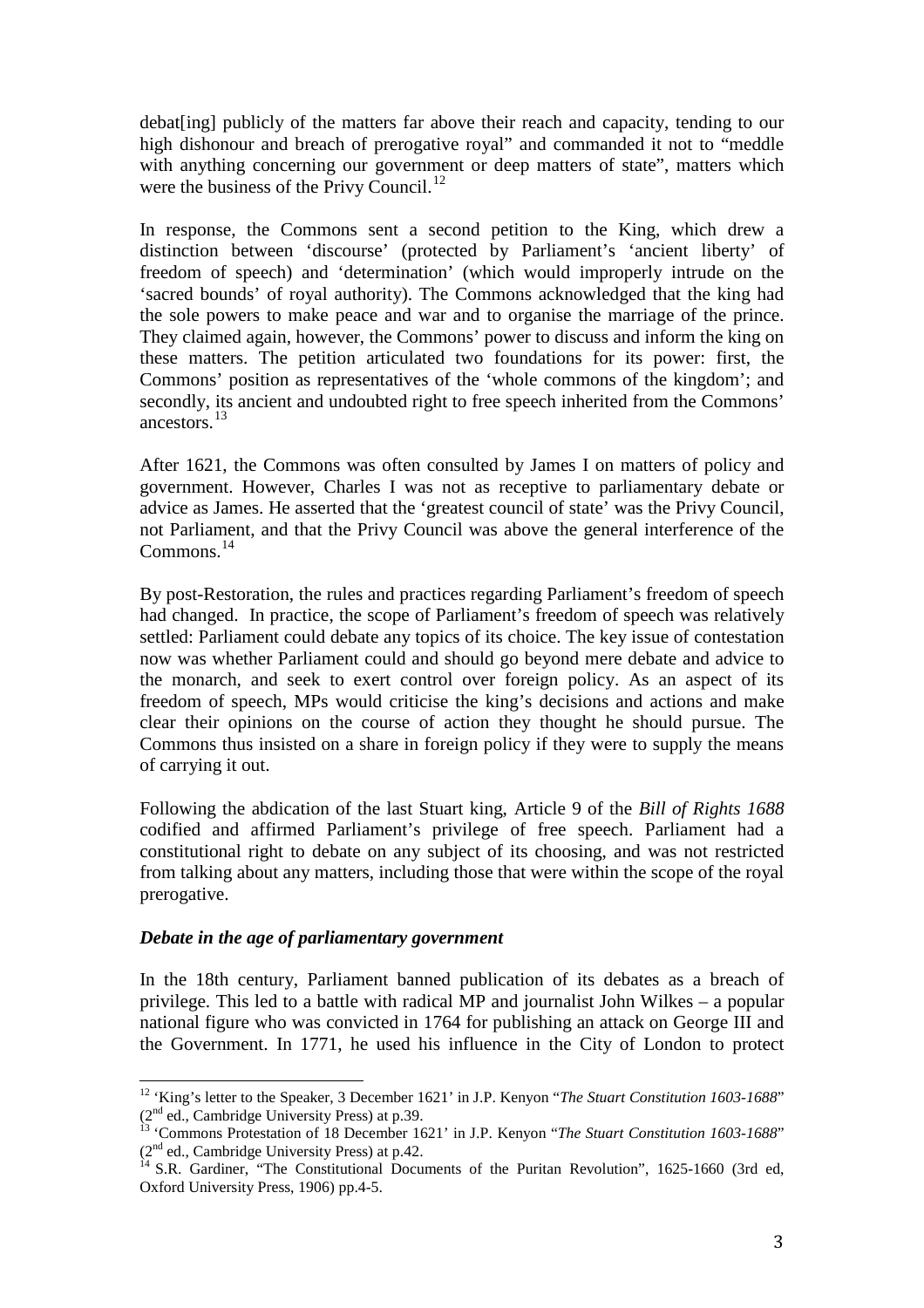people who printed parliamentary debates from arrest. Unable to prevent publication of debates, Parliament stopped trying to suppress parliamentary reporting.

This opened the way for radical MP and journalist William Cobbett to publish Parliamentary Debates in 1803. He sold the title to William Hansard, and Hansard became Parliament's official record in 1909.

# *J.S. Mill – On Liberty*

The notion that the expression of dissent or subversive views in general should be tolerated, not censured or punished by law, developed alongside the rise of printing and the press. John Milton's *Areopagitica*, published in 1644, was his response to the Parliament's re-introduction of government licensing of printers. Church authorities had previously ensured that Milton's essay on the right to divorce was refused a license for publication. In *Areopagitica* (published without a license) Milton made a plea for freedom of expression and toleration of falsehood, stating:

"*Give me the liberty to know, to utter, and to argue freely according to conscience, above all liberties."*

John Stuart Mill justified elevating free speech to a fundamental right on the basis of the importance of discovering truth:

"*[T]he peculiar evil of silencing the expression of an opinion is, that it is robbing the human race; posterity as well as the existing generation; those who dissent from the opinion, still more than those who hold it. If the opinion is right, they are deprived of the opportunity of exchanging error for truth: if wrong, they lose, what is almost as great a benefit, the clearer perception and livelier impression of truth, produced by its collision with error*."[15](#page-3-0)

It followed in Mill's view that "*there ought to exist the fullest liberty of professing and discussing, as a matter of ethical conviction, any doctrine, however immoral it may be considered*." However, Mill also recognised what is known as the harm principle, in placing the following limitation on free expression:

"*the only purpose for which power can be rightfully exercised over any member of a civilized community, against his will, is to prevent harm to others*".

# *Modern Justifications*

Three main theoretical underpinnings exist for justifying the right to freedom of speech.

Proponents of the first theory claim that the purpose of protecting free speech is to further democratic institutions.<sup>[16](#page-3-1)</sup>

<span id="page-3-1"></span><span id="page-3-0"></span><sup>&</sup>lt;sup>15</sup> John Stuart Mill, "On Liberty", 1859.<br><sup>16</sup> Robert Post, "Reconciling Theory and Doctrine in First Amendment Jurisprudence", 88 *Cal. L. Rev*. 2353, 2362-63 (2000) (stating that "[t]he democratic theory of the First Amendment . . . protects speech insofar as it is required by the practice of self-government").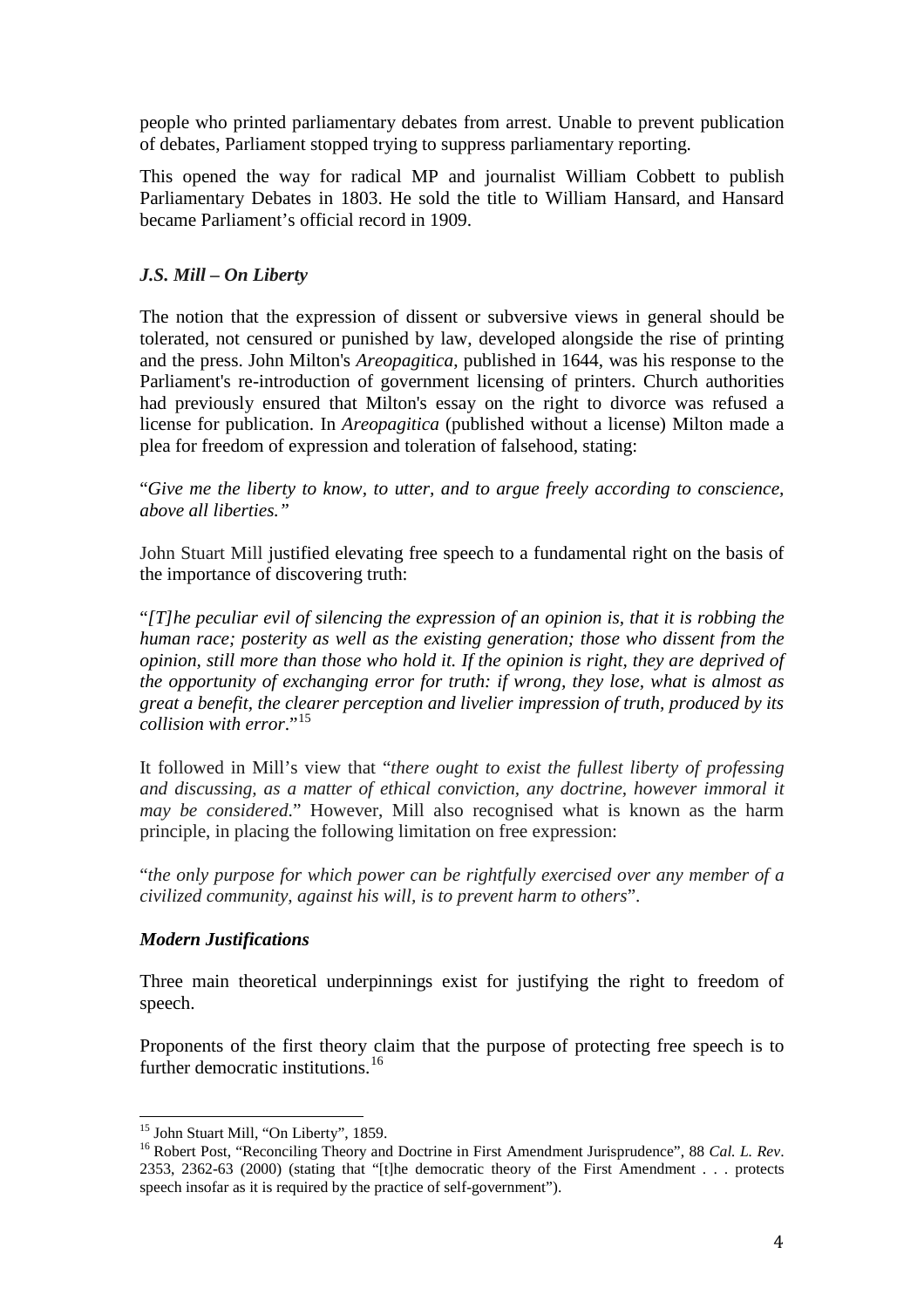Those who espouse the second prominent school of thought conceive the constitutional commitment to personal autonomy to be the reason why courts and society at large to diligently safeguard and treasure free speech.<sup>[17](#page-4-0)</sup>

The third persuasion connect the high regard for free speech to the advancement of knowledge: the market-place of ideas.<sup>[18](#page-4-1)</sup>

## *Free speech in the modern age*

Post WWII, the international community identified discrimination and racism as an abuse of human dignity and equality, as well as a major cause of other massive violations, including genocide.

The greatest man-made calamities that have plagued the world for centuries involved and required full control over expressions, opinions and at time conscience: the slave trade and slavery, the inquisition, the Holocaust, the genocide in Cambodia or Rwanda, the Stalin regime and the gulag. Such control over freedom of expression was recognized as the handmaiden of power.

As early as 1946, at its very first session, in the UN General Assembly adopted Resolution 59(I) which states: "*Freedom of information is a fundamental human right and ... the touchstone of all the freedoms to which the United Nations is consecrated*."

This has been echoed by other courts and bodies. For example, the UN Human Rights Committee has said: "The right to freedom of expression is of paramount importance in any democratic society."

The European Court of Human Rights has also recognised the vital role of freedom of expression as an underpinning of democracy: "Freedom of expression constitutes one of the essential foundations of [a democratic] society, one of the basic conditions for its progress and for the development of every man."

# *International Recognition of Free Speech and its limits: UDHR and ICCPR*

Freedom of expression is guaranteed under Article 19 of the *Universal Declaration on Human Rights* (**UDHR**), and similarly under article 19 of the *International Covenant on Civil and Political Rights* (**ICCPR**):

*Everyone has the right to freedom of opinion and expression; this right includes the right to hold opinions without interference and to seek, receive and impart information and ideas through any media regardless of frontiers.[19](#page-4-0)*

<span id="page-4-0"></span><sup>&</sup>lt;sup>17</sup> C. Edwin Baker, "Autonomy and Free Speech", 27 *Const. Comment.* 251, 259 (2011) (asserting that the "most appealing" theory of the First Amendment regards "the constitutional status of free speech as required respect for a person's autonomy in her speech choices").

<span id="page-4-1"></span><sup>18</sup> *Abrams v U.S.* 250 U.S. 616 (1919) (Holmes J); see also *Davis v Federal Election Commission*, 554 U.S. 724, 755-56 (2008) (Stevens, J) quoting *Red Lion Broad. Co. v FCC*, 395 U.S. 367, 390 (1969) - "*It is the purpose of the First Amendment to preserve an uninhibited marketplace of ideas in which truth will ultimately prevail*."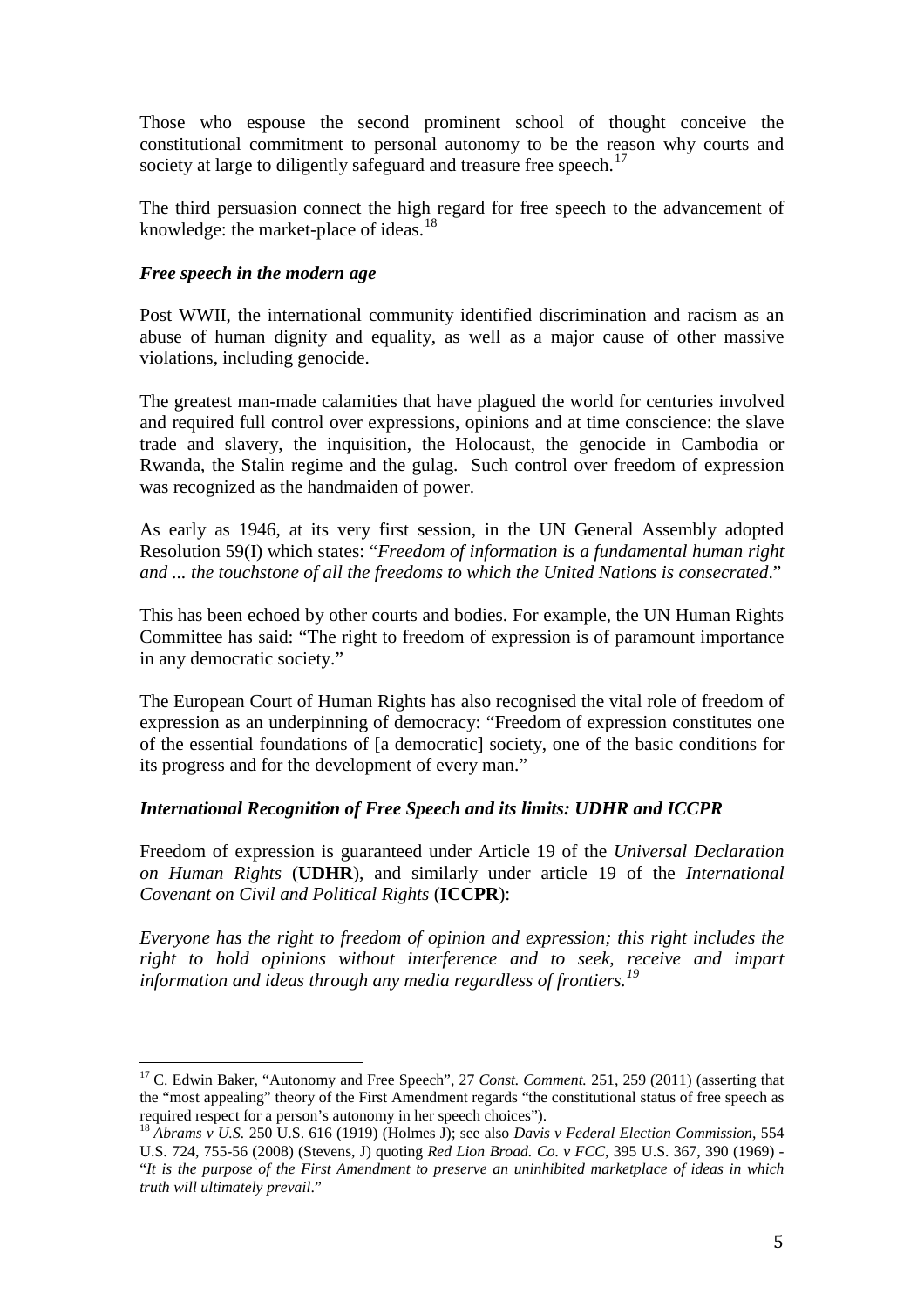Yet, freedom of expression is not absolute. Both international law and most national constitutions recognise that freedom of expression may be restricted. However, any limitations must remain within strictly defined parameters. Article 19(3) of the ICCPR lays down the conditions which any restriction on freedom of expression must meet:

*The exercise of the rights provided for in paragraph 2 of this article carries with it special duties and responsibilities. It may therefore be subject to certain restrictions, but these shall only be such as are provided by law and are necessary: (a) For respect of the rights or reputations of others; (b) For the protection of national security or of public order (order public), or of public health or morals.* 

## *Regulation of Hate Speech in International Law*

International law imposes clear positive duties upon States as far as restrictions of freedom of expression is concerned including the prohibition on war propaganda and on hate speech. Article 20 of the ICCPR provides:

*"Any advocacy of national, racial or religious hatred that constitutes incitement to discrimination, hostility or violence shall be prohibited by law*"[20](#page-5-0)

This is the only duty that States must abide by, as far as restricting freedom of expression is concerned. There is, however, no agreed definition of "hate speech" in international law. Instead, there are marked different regional or national approaches in restricting it.

At one end of the spectrum is the US approach that takes a very wide and robust approach to protecting free speech. There are generally three types of speech that are proscribed under the  $1<sup>st</sup>$  amendment: (i) obscenity, (ii) defamation, and (ii) speech that gives rise to "imminent lawless action". "Hate speech" generally falls in to the third of these categories.<sup>[21](#page-5-1)</sup> However, the robust interpretation that the US Supreme Court has taken to guaranteeing the first amendment right to free speech means that hate speech is generally protected unless (i) the speech actually incites to violence and (ii) the speech will likely give rise to imminent violence. This is a very stringent standard indeed: even speech advocating violence and filled with racial insults, will be protected absent a showing that violence is likely to occur immediately.

On signing the ICCPR in 1992, the United States made a reservation to the effect that nothing in the treaty shall require or authorise legislation in the United States that is incompatible with the First Amendment, and impliedly, in the way that the first amendment has been interpreted by the US courts. It is also notable that the US is the only major world power that has not signed the Race Discrimination Convention. This

<sup>&</sup>lt;sup>19</sup> Freedom of expression is also protected in all three regional human rights treaties, at Article 10 of the European Convention on Human Rights (ECHR), at Article 13 of the American Convention on Human Rights and at Article 9 of the African Charter on Human and Peoples' Rights.

<span id="page-5-0"></span><sup>&</sup>lt;sup>20</sup> ICCPR (20.2); see also restrictions on "incitement" in the Genocide Convention of 1948 (Art III(c)); and CERD  $(4(a))$ .

<span id="page-5-1"></span> $21$  Roger Kiska, "Hate speech: A comparison between the European Court of Human Rights and the United States Supreme Court Jurisprudence", 25 *Regnent U. L. Rev*. 107 at 139.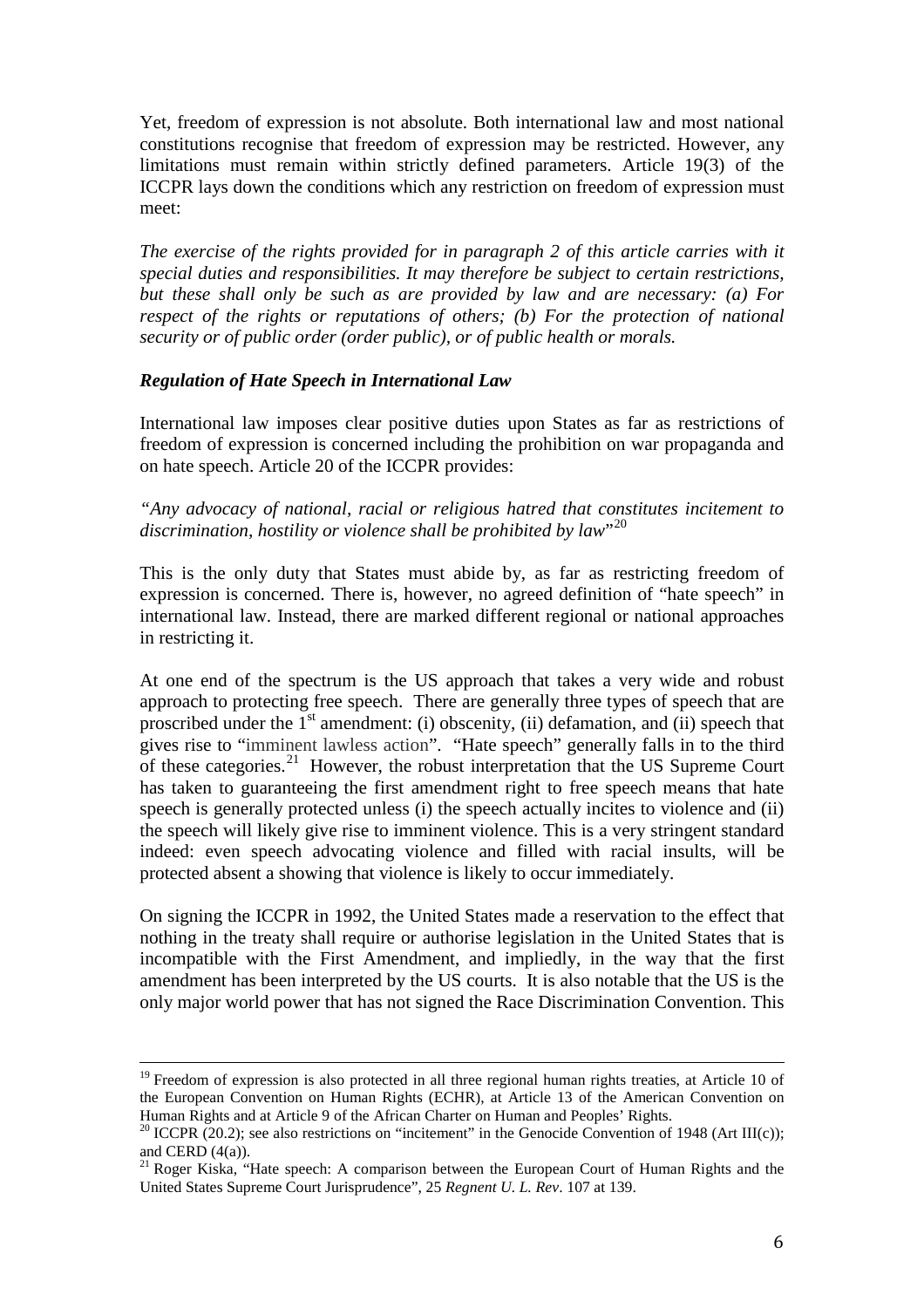US approach to regulating hate speech has been described as the "United States v the rest of the world"<sup>[22](#page-6-0)</sup>.

At the other hand of the spectrum are the stringent restrictions on hate speech, and the development of regulations proscribing Holocaust denial and other genocides.<sup>[23](#page-6-1)</sup> The substantial differences in the ways States restrict hate speech are especially clear in the European Union where countries have grappled with hate groups, from the French or German position of high restriction, to that of the UK or Hungry where greater protection has been afforded to a variety of speech.

Finding a common definition of hate speech is further complicated by the fact that the International Convention on the Elimination of Racial Discrimination (**CERD**) has established a different standard, which offers the most far-reaching protections against hate speech. CERD defines discrimination as any distinction based on race, colour, descent, or national or ethnic origin which has the purpose or effect of nullifying or impairing the enjoyment, on an equal footing, of any human right or fundamental freedom. [24](#page-6-2) State Parties are required to take a range of measures to combat discrimination, including by not engaging in discrimination, by providing effective remedies and by combating prejudice and promoting tolerance.

The Human Rights Committee concluded that there are certain provisions in the ICCPR and CERD that reflected customary international law, and these may not be the subjects of reservations by states when they ratify. One such is the duty to prohibit the advocacy of national racial or religious hatred. According to the Committee, customary international law binds all states in most circumstances whether or not they consent, and the prohibition on racial discrimination and advocacy of hatred are part of customary international law.[25](#page-6-3)

Questions arise as to whether the *advocacy* of hatred is specifically required (it is not by the CERD, but is by the ICCPR). There is also international disagreement about whether the dissemination of ideas based on racial superiority or hatred, but which do not constitute incitement to discrimination or violence, can legitimately be prohibited.

#### *Balancing ICCPR Articles 19 and 20*

Recognition of the need to balance rights, and to prevent people from using their rights as weapons to attack the rights of others, is reflected in Article 5 of the ICCPR, which states:

*Nothing in the present Covenant may be interpreted as implying for any State, group or person any right to engage in any activity or perform any act aimed at the* 

<span id="page-6-0"></span> $22$  Under the Shadow of Weimar, Democracy, Law and Racial Incitement in Six Countries, edit by Louis Greenspan and Cyril Levitt, p.186.

<span id="page-6-1"></span><sup>&</sup>lt;sup>23</sup> (Eg) *Lingens v. Austria*, 8 July 1986, Application No. 9815/82, paras. 39-40 (European Court of Human Rights); *Thorgeirson v. Iceland*, 25 June 1992, Application No. 13778/88, para. 63.

<span id="page-6-3"></span><span id="page-6-2"></span><sup>&</sup>lt;sup>24</sup> Article 4(a) of CERD.<br><sup>25</sup> General Comment No. 24 Issues Relating to Reservations made upon ratification of accession to the Covenant or the Optional Protocols thereto, or in relation to Declarations under Article 41 of the Covenant 52nd Sess., Nov. 11 1994.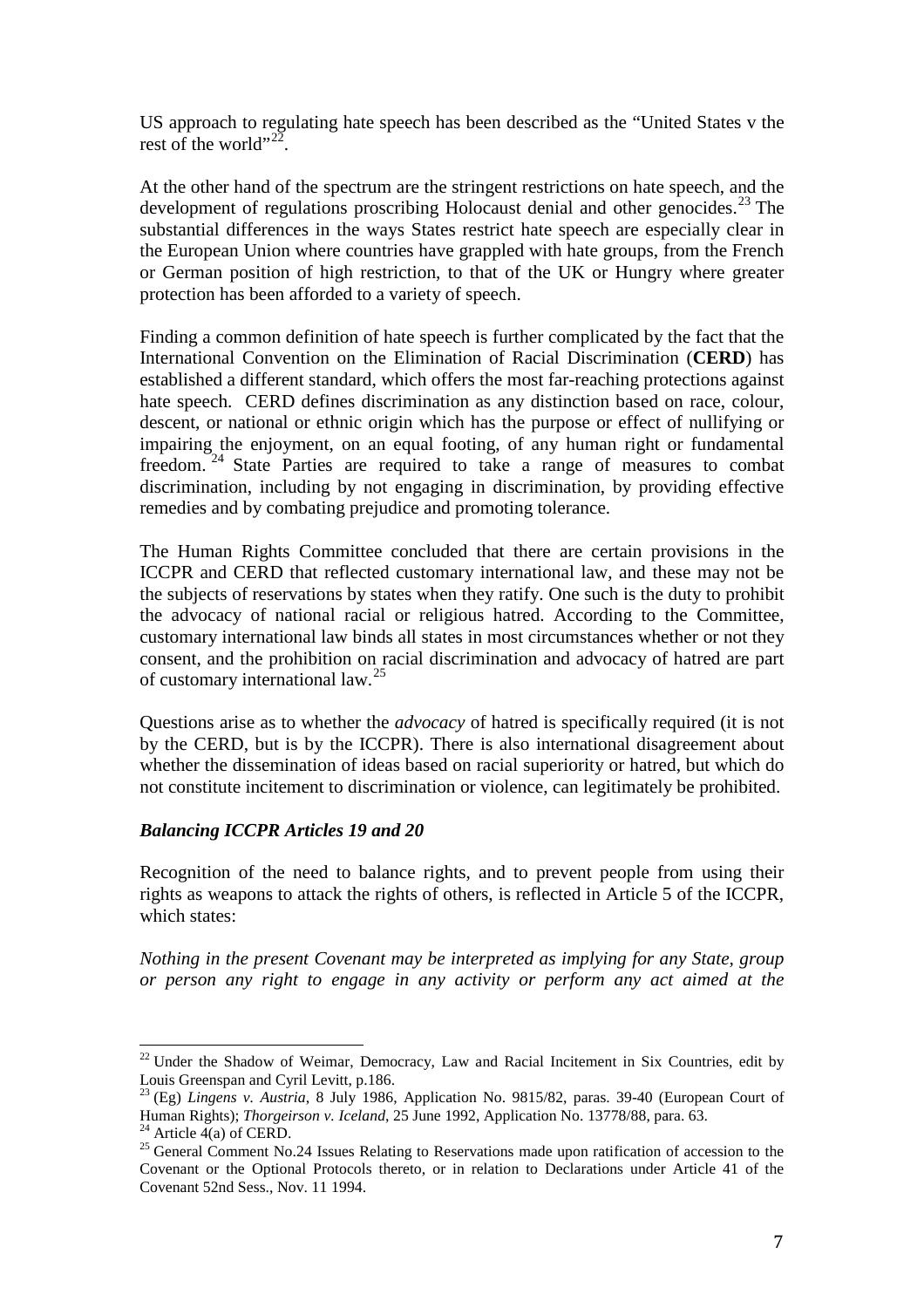*destruction of any of the rights and freedoms recognized herein or at their limitation to a greater extent than is provided for in the present Covenant.* 

Article 5 of the Vienna Declaration even more clearly states that:

*All human rights are universal, indivisible and interdependent and interrelated. The international community must treat human rights globally in a fair and equal manner, on the same footing, and with the same emphasis. While the significance of national and regional particularities and various historical, cultural and religious backgrounds must be borne in mind, it is the duty of States, regardless of their political, economic and cultural systems, to promote and protect all human rights and fundamental freedoms.* 

Balancing different competing rights is at all times a difficult exercise, but it is particularly so in international context. The prevailing position is that balancing can only be done on a case by case basis, taking into account the particular circumstances and implications of the case.

A few principles regarding articles 19 and 20 may be extracted:

- 1. No hierarchy of rights exists: At the heart of the balancing act is the rejection of any formal hierarchy among fundamental rights.
- 2. Coherence between Articles 19 and 20: There is strong coherence between the two articles and the risks of Article 19 allowing greater restrictions on hate speech than Article 20 is very negligible. The coherence has been highlighted by the Human Rights Committee. During the drafting of the ICCPR, the draft article that ultimately became Article 20 was realigned so that it would immediately follow Article 19, thereby emphasising the contiguity of the two articles.
- 3. The three part test applies to article 20: The implication of the coherence between articles 19 and 20 is that the States' outlawing of advocacy of hatred under Article 20(2) ICCPR must be circumscribed by the requirements of Article 19(3) ICCPR, in particular the requirement that restrictions imposed on freedom of expression be "necessary in a democratic society".

# *The Pernicious Effect of Hate Speech*

"Hate speech" is a term of art in legal and political theory that is used to refer to verbal conduct – and other symbolic, communicative action – which wilfully "expresses intense antipathy towards some group or towards an individual on the basis of membership in some group", where the groups in question are usually those distinguished by ethnicity, religion, or sexual orientation.<sup>[26](#page-7-0)</sup>

Hate speech thus includes things like identity-prejudicial abuse and harassment, certain uses of slurs and epithets, some extremist political and religious speech (e.g.

<span id="page-7-0"></span><sup>26</sup> J. Angelo Corlett and Robert Francescotti, "Foundations of a Theory of Hate Speech", *The Wayne Law Review* 48 (2002): 1071- 1100, p. 1083.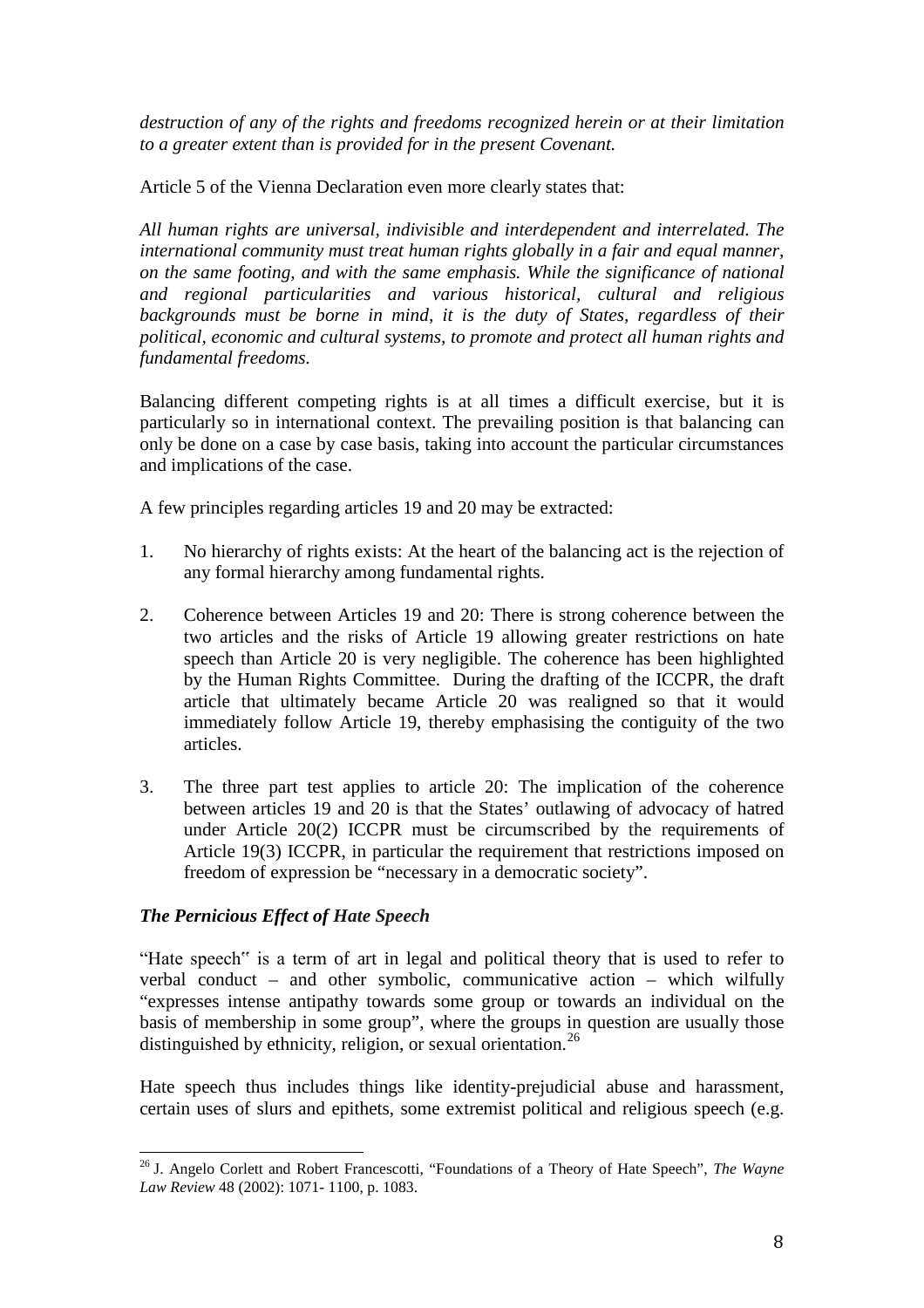statements to the effect that all Muslims are terrorists, or that gay people are secondclass human beings), and certain displays of hate symbols (e.g. swastikas or burning crosses).

According to Jeremy Waldron, hate speech denies minority groups' dignity because it expresses ideas denying that members of these groups should be assigned the same and equal rights afforded to people in general by an egalitarian society. The goal behind this kind of speech would be to argue that certain groups of people are different and that these groups should be conferred a different and lower social status because of their difference.<sup>[27](#page-8-0)</sup>

It is important to bear in mind that the argument we now face (discussed below) claims that the harm caused by hate speech is independent of the speech's impact on third parties. This means that the problem with hate speech would be not confined to direct incitement to lawless action, or even to the cumulative persuasion effect that it could have on third parties. The harm in question would be intrinsic to the speech itself. Waldron argues that hate speech and racial vilification should be regulated as they have been used as tools to oppress groups, including by silencing and stifling their own rights, including of free speech.

Members of groups targeted by hate speech fear that the speech will diminish their access to services, resources and opportunities in society. The immediate focus of concern in this case is not the immoral content of hate speech, but the effect of speech in other important dimensions of life.

# *The US Experience*

There is no absolute right to free speech in the USA. The First Amendment, as incorporated through the Fourteenth Amendment, is a fetter on both State and Federal government action. Private causes of actions between citizens, such as in defamation, remain available.<sup>[28](#page-8-1)</sup>

There are, however, limits both on political and private speech: Contemporary jurisprudence recognizes the constitutionality of laws limiting a variety of public and personal speech, including a restriction forbidding electioneering within 100 feet of a polling place on election day.<sup>[29](#page-8-2)</sup>

The "marketplace of ideas" justification, developed by Justice Oliver Wendell Holmes, played a significant role in the creation of First Amendment jurisprudence. In a series of cases arising from convictions under the *Espionage Act of 1917*, Holmes set the initial standard for criminal statutes limiting expression. In the first of these cases, *Schenck v United States*, Holmes J established the "clear and present danger" test for identifying the "proximity and degree" of the harm Congress can legitimately curb.<sup>[30](#page-8-3)</sup> The test turned out to be ambiguous enough to grant wide latitude to subdue

<span id="page-8-1"></span><span id="page-8-0"></span><sup>27</sup> Jeremy Waldron "The Harm in Hate Speech" (Harvard University Press, 2012). <sup>28</sup> *Gertz v. Robert Welch, Inc*. 418 U.S. 323 (1974).

<span id="page-8-2"></span><sup>29</sup> *Burson v. Freeman*, 504 U.S. 191, 206, 211 (1992) (finding a Tennessee statute survived strict scrutiny based in part on "simple common sense").

<span id="page-8-3"></span> $30\,249\,$  U.S. 47, 52 (1919). Shouting fire in a crowded theater is an example of speech outside the bounds of the First Amendment.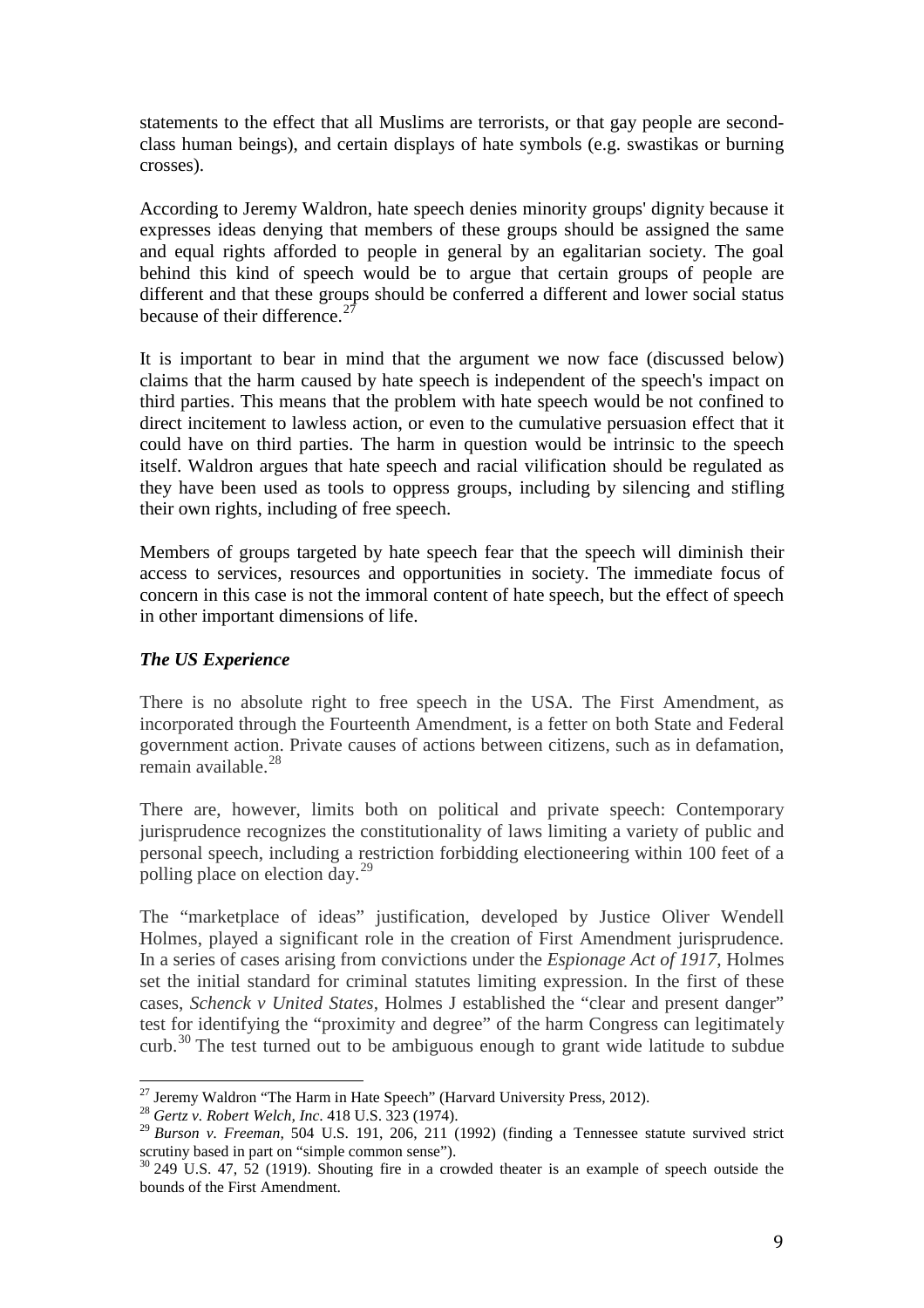unpopular political ideas, such as those espoused by persons ideologically committed to communism even when there was no showing that the speaker was engaged in a conspiracy to the government or participate in violence.<sup>[31](#page-9-0)</sup>

Holmes J strongly opposed the use of political pressure to force ideological conformism. In *Abrams v United States[32](#page-9-1)*, which upheld the conviction of several communists who published leaflets opposed to United States military efforts to put down the Soviet Bolshevik revolution, Holmes J spoke of the marketplace of ideas as being essential for attaining the "ultimate good desired" by the majority.

The marketplace of ideas doctrine is now firmly established in jurisprudence. The "clear and present danger" test, however, was reformulated by the Warren Court, which adopted a more exacting standard of proof.<sup>[33](#page-9-2)</sup> In *Brandenburg*, the Court held that government can proscribe "advocacy of the use of force or of law violation" only when it "is directed to inciting or producing imminent lawless action and is likely to incite or produce such action."[34](#page-9-3)

A majority judgment given by Justice Douglas in *Terminiello v Chicago*, 337 U.S. 1, 4-5 (1949) contains an oft-quoted passage that guided has US approach to regulating "hate speech" in the  $20<sup>th</sup>$  and  $21<sup>st</sup>$  century:

*As Chief Justice Hughes wrote in De Jonge v. Oregon, [299 U. S. 353,](https://supreme.justia.com/cases/federal/us/299/353/case.html) [299 U. S. 365,](https://supreme.justia.com/cases/federal/us/299/353/case.html#365) it is only through free debate and free exchange of ideas that government remains responsive to the will of the people and peaceful change is effected. The right to speak freely and to promote diversity of ideas and programs is therefore one of the chief distinctions that sets us apart from totalitarian regimes. A function of free speech under our system of government is to invite dispute. It may indeed best serve its high purpose when it induces a condition of unrest, creates dissatisfaction with conditions as they are, or even stirs people to anger. Speech is often provocative and challenging. It may strike at prejudices and preconceptions, and have profound unsettling effects as it presses for acceptance of an idea. That is why freedom of speech . . . is . . . protected against censorship or punishment . . . . There is no room under our Constitution for a more restrictive view. For the alternative would lead to standardization of ideas either by legislatures, courts, or dominant political or community groups*. [35](#page-9-4)

The case of *Terminiello* case concerned a priest, Father Terminiello, who was under suspension but who spoke at a convention organised by Christians for America in an

<span id="page-9-0"></span><sup>31</sup> *Dennis v United States*, 341 U.S. 494, 516-17 (1951) (finding the advocacy of communism to pose a clear and present danger to US. democracy).<br> $32\,250$  U.S. 616 (1919).

<span id="page-9-1"></span>

<span id="page-9-2"></span><sup>&</sup>lt;sup>33</sup> U.S. v *Alvarez*, 132 S.Ct. 2537, 2552 (2012) (Breyer, J., concurrence) ("false factual statements are less likely than are true factual statements to make a valuable contribution to the marketplace of ideas"); *New York State Bd. of Elections v Lopez Torres*, 552 U.S. 196, (2008) ("The First Amendment creates an open marketplace where ideas, most especially political ideas, may compete without government interference."); *Texas v Johnson*, 491 U.S. 397, 418 (1989) ("The First Amendment does not guarantee that other concepts virtually sacred to our Nation as a whole—such as the principle that discrimination on the basis of race is odious and destructive—will go unquestioned in the marketplace of ideas.").<br><sup>34</sup> 395 U.S. 444, 447 (1969).

<span id="page-9-3"></span>

<span id="page-9-4"></span><sup>34</sup> 395 U.S. 444, 447 (1969). <sup>35</sup> *Terminiello v Chicago*, 337 U.S. 1, 4-5 (1949):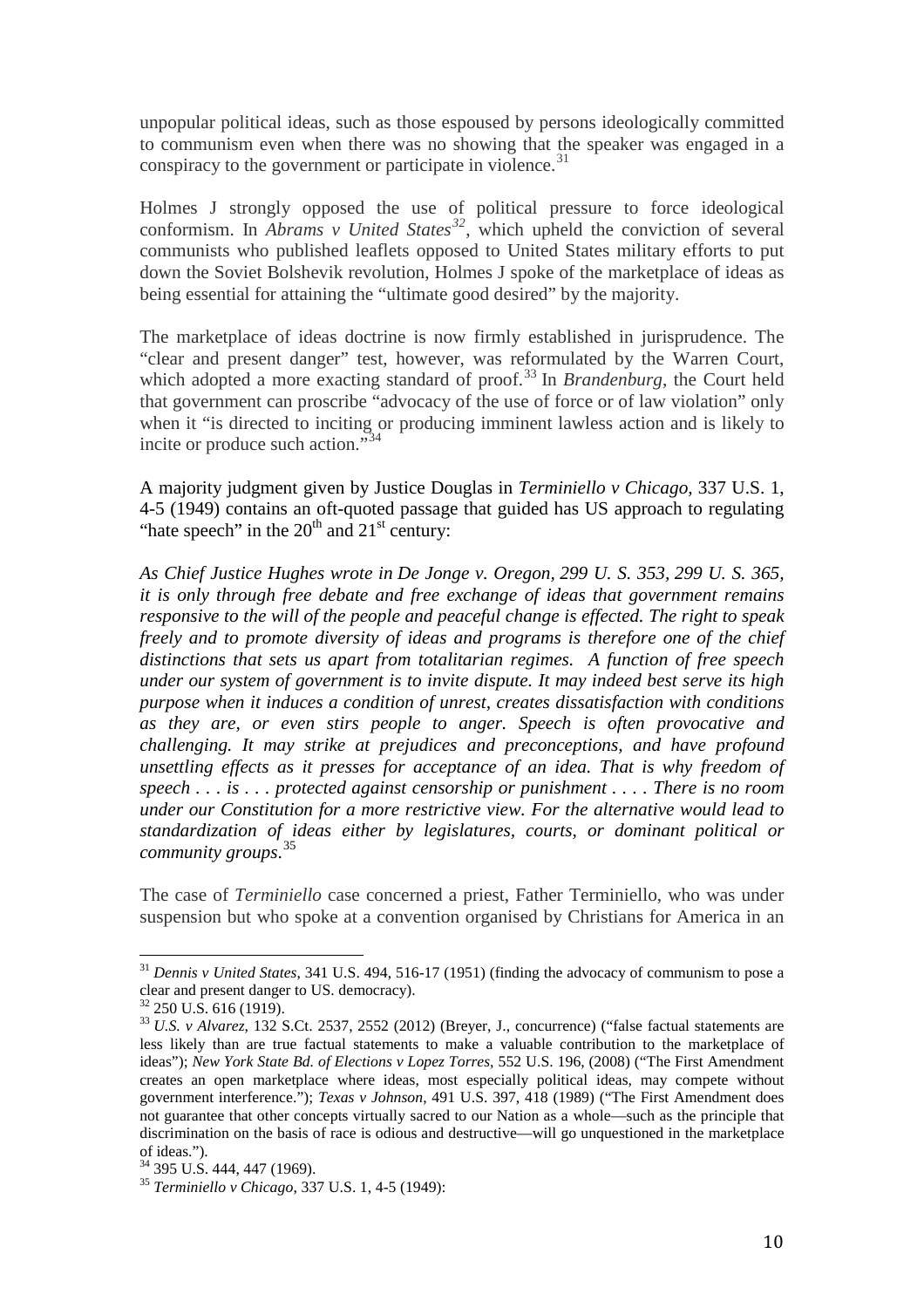auditorium in Chicago billed as "Christian Nationalism or World Communism - Which?". The speech was given at the start of the cold war and was a speech in which Father Terminiello rallied against communism and specifically referred to Russians as "murders and rapists".

An angry mob pro-communist mob had gathered outside the auditorium. The mob hurled both abuse and missiles. Father Terminiello was charged under an ordinance with a breach of the peace. By majority, the Court held that the ordinary was a violation of the First Amendment.

The Supreme Court's decision in *Brandenburg* reversed the conviction of an Ohio Ku Klux Klan leader for advocating violence against blacks because the statute of conviction was not confined to speech that was intended and likely to produce imminent lawless action.<sup>[36](#page-10-0)</sup>

Thus hate speech, like seditious speech, is protected unless it is calculated to incite or likely to produce imminent lawless action.

## *"Group Libel" in the USA*

In *Beauharnais v Illinois* 343 U.S. 250 (1952), by a 5–4 vote, the Supreme Court upheld the constitutionality of an Illinois statute prohibiting the publication or exhibition of any writing or picture that portrayed "depravity, criminality, unchastity, or lack of virtue of a class of citizens, of any race, color, creed or religion which…exposes [the members of the class] to contempt, derision, or obloquy or which is productive of breach of the peace or riots."

The decision affirmed the defendant's conviction for distributing a pamphlet that exposed black Illinois citizens to contempt or derision, or obloquy. However, the pamphlet neither threatened violence nor was likely to incite disorder. The majority observed that it was enough that the leaflet was just hateful and defamatory. As Justice Frankfurter explained:

*Illinois did not have to look beyond her own borders or await the tragic experience of the last three decades to conclude that wilful purveyors of falsehood concerning racial and religious groups promote strife and tend powerfully to obstruct the manifold adjustments required for free, ordered life in a metropolitan, polyglot community.*

However, scholars question that decision's continuing applicability. Justice Brennan's 1964 opinion in *New York Times v Sullivan* appears to undermine *Beauharnais*. In *Sullivan*, the Court held that liability for damages turned on the plaintiff's proof of actual malice, that is, that the defendant's statement was made with knowledge of its falsity or reckless disregard as to whether it was false. But *Sullivan* applied only to defamation of public figures. Brennan J's reasoning for special protection for comments about public officials in order to protect robust public debate is inapplicable when the reputations of non-public figures are at stake.

<span id="page-10-0"></span><sup>36</sup> See also *Virginia v Black*, 538 U.S. 343 (2003) on the subject limits which can be legitimately placed on intimidating behavior such as cross burning.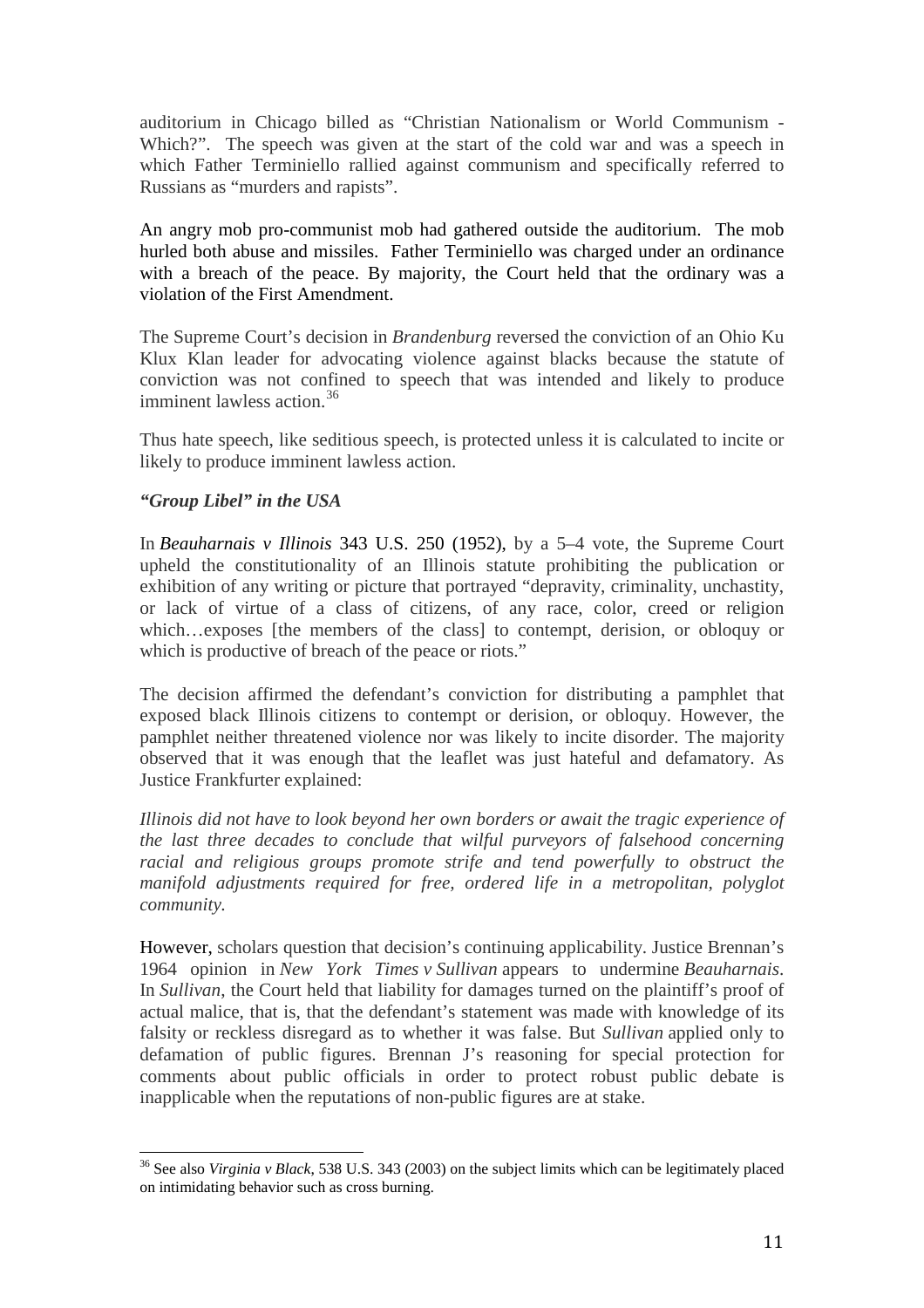The US Supreme Court in *Snyder v Phelps* (2011) held that the First Amendment protected speech that a jury had found intentionally inflicted emotional harm on the family of a deceased marine during his funeral. The speech contained a mixture of hateful comment and comment on public issues. Even though Justice Samuel Alito found that the hate speech should not have been given constitutional protection because neither the deceased nor the members of his family were public figures (as per *Sullivan*), eight Justices ruled in the speakers' favour.

## *The approach of the countries in the European Union*

The countries of the European Union are at the other end of the spectrum in relation to their approach of regulating free speech. While their legislative frameworks to regulating "hate speech" differ widely, the major European Union ("EU") countries have passed legislation that enable action to be taken against "hate speech" that amounts to something less than threatening violence. Most have "criminal penalties" for the use of "hate speech". For instance, Section 5 of the United Kingdom's *Public Order Act* 1936 prohibits "threatening, abusive or insulting words or behaviour with intent to provoke a breach of the peace or whereby a breach of the peace is likely". German law objectively criminalises acts "liable  $\ldots$  to disturb a breach of the peace."<sup>[37](#page-11-0)</sup>. They often use enact other legislation that enhances protection against hate speech, for instance France and Germany both have laws prohibiting holocaust denial.

## *The approach of the European Court of Human Rights*

Article 10(1) of the European Human Rights Convention provides for freedom of expression.

Article 10(2) of the Convention provides for the derogations from this right. Restrictions on freedom of speech may be made by a member State where they relate to the interests of national security, territorial integrity or public safety, for the prevention of disorder or crime, for the protection of health or morals, for the protection of the reputation or rights of others, for preventing the disclosure of information received in confidence, or for maintaining the authority and impartiality of the judiciary.

The European Commission of human rights adopts an approach where it balances the interests of protecting free speech against the protection of individual rights, however, unlike the US courts it does not explicitly use different levels of scrutiny for different categories of rights. First, the Commission determines whether the statute challenged is the result of a "normal functioning democratic society". This involves determining whether the law has been properly promulgated, is not unduly vague, and serves a legitimate purpose. Then, as a second step, the Commission adopts a proportionality test and as a second step applies a proportionality test. This second step involves balancing the importance of the speech restriction to democratic society against the degree of tailoring of the restriction to that end. Finally, the European Court gives an

<span id="page-11-0"></span> $37$  Under the Shadow of Weimar, Democracy, Law and Racial Incitement in Six Countries, edit by Louis Greenspan and Cyril Levitt, p196.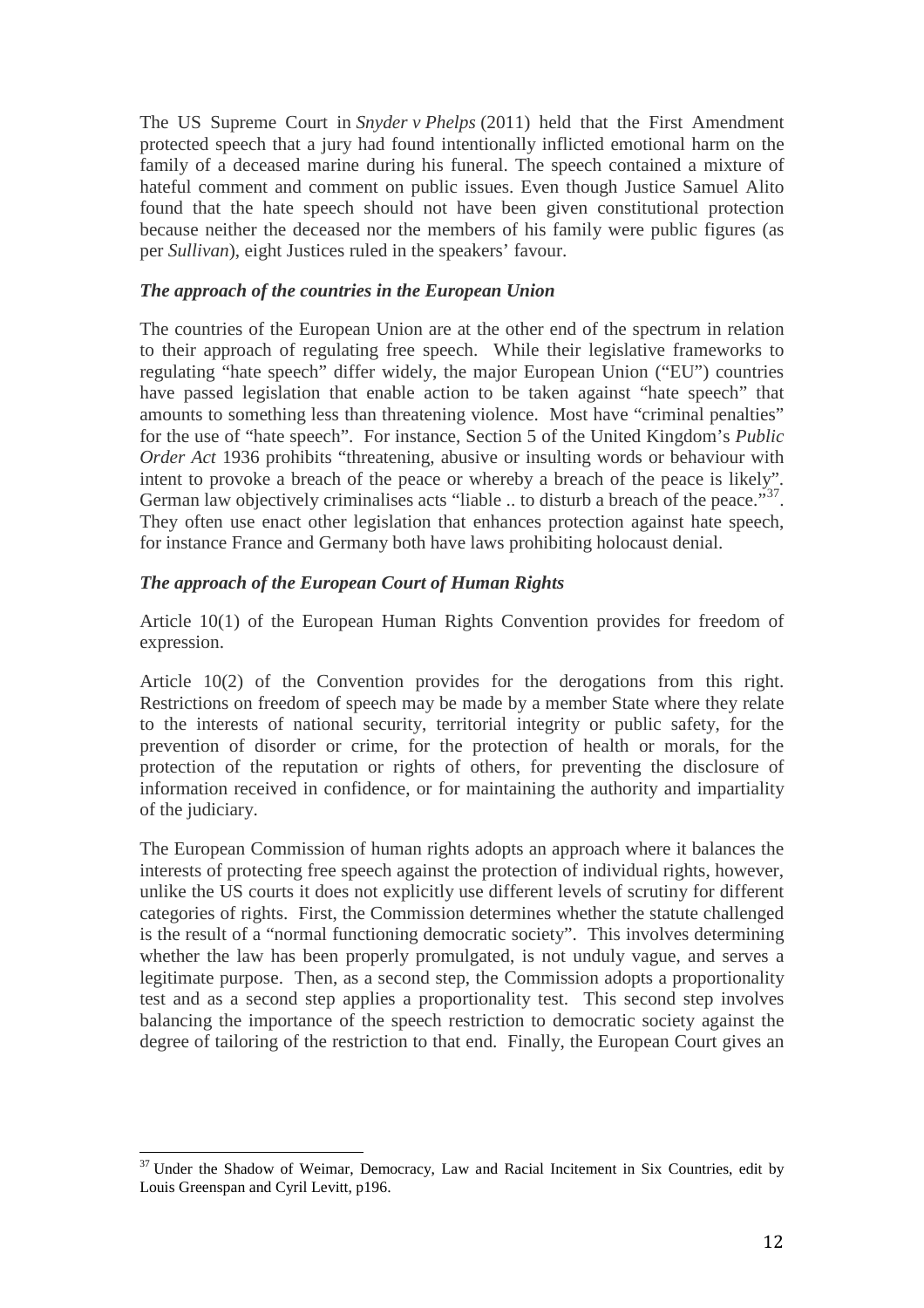additional "marginal of appreciation" to each Member states to allow for differences in their democratic systems $^{38}$  $^{38}$  $^{38}$ .

In a series of cases, the European Commission and Court on Human Rights has refused to protect attempts to deny the Holocaust, largely on the basis that these fuel anti-Semitism and states, particularly those in states with a history of anti-Semitism, have the competence to decide whether they would like to legislate specifically against such denials.

At the same time, the European Court of Human Rights has also made clear that if the statements in question do not disclose an aim to destroy the rights and freedoms of others, or deny established facts relating to the Holocaust, they are protected by the guarantee of freedom of expression. Following this approach, the courts in the United Kingdom overturned a conviction under the UK's *Public Order Act 1986* of an individual for facing and stomping on an American flag<sup>39</sup>.

#### *Free Speech in Australia*

Murphy J in *Gallagher v Durack* (1983) 152 CLR 238 stated at (248):

*The absence of a constitutional guarantee does not mean that Australia should accept judicial inroads upon freedom of speech which are not found necessary or desirable in other countries*.

These views eventually found majority support when the Court recognized an implied freedom of political communication as an incident of the system of representative government established by the Constitution.<sup>[40](#page-12-2)</sup>

The High Court subsequently ruled that this implied freedom only protects against laws that infringe upon political speech, which is restricted to matters that may influence voter's decisions at the poll.

In *Lange v Australian Broadcasting Corporation* (1997) 189 CLR 520, former New Zealand Prime Minister David Lange sued the ABC for defamation, and the ABC raised the implied freedom of political speech as a defence. In a unanimous decision, McHugh J said, "*Those sections [of the Constitution that imply freedom of political speech] do not confer personal rights on individuals. Rather they preclude the curtailment of the protected freedom by the exercise of legislative or executive power*."

Laws can be made restricting political speech where the law serves a legitimate purpose in that it is compatible with the maintenance of a representative and

<span id="page-12-0"></span><sup>&</sup>lt;sup>38</sup> This is the approach described in Stanley Halpin, "Racial Hate Speech: A comparative analysis of the impact of international human rights law upon the law of the United Kingdom and the United States" 94 *Marq. L. Rev.* 463 at 476.

<span id="page-12-1"></span><sup>&</sup>lt;sup>39</sup> Racial Hate Speech: A comparative analysis of the impact of international human rights law upon the law of the United Kingdom and the United States, Stanley Halpin, 94 Marq. L. Rev. 463 at 477 citing *Percy v DPP* [2001] EWHC (Admin) 1125 (eng.), 166 J.P. 93 (Q.B.).<br><sup>40</sup> First recognised in *Nationwide News Pty Ltd v Wills* (1992) 177 CLR 1 and *Australian Capital* 

<span id="page-12-2"></span>*Television Pty Ltd v the Commonwealth* (1992) 177 CLR 106. This was reaffirmed in *Unions NSW v New South Wales* [2013] HCA 58.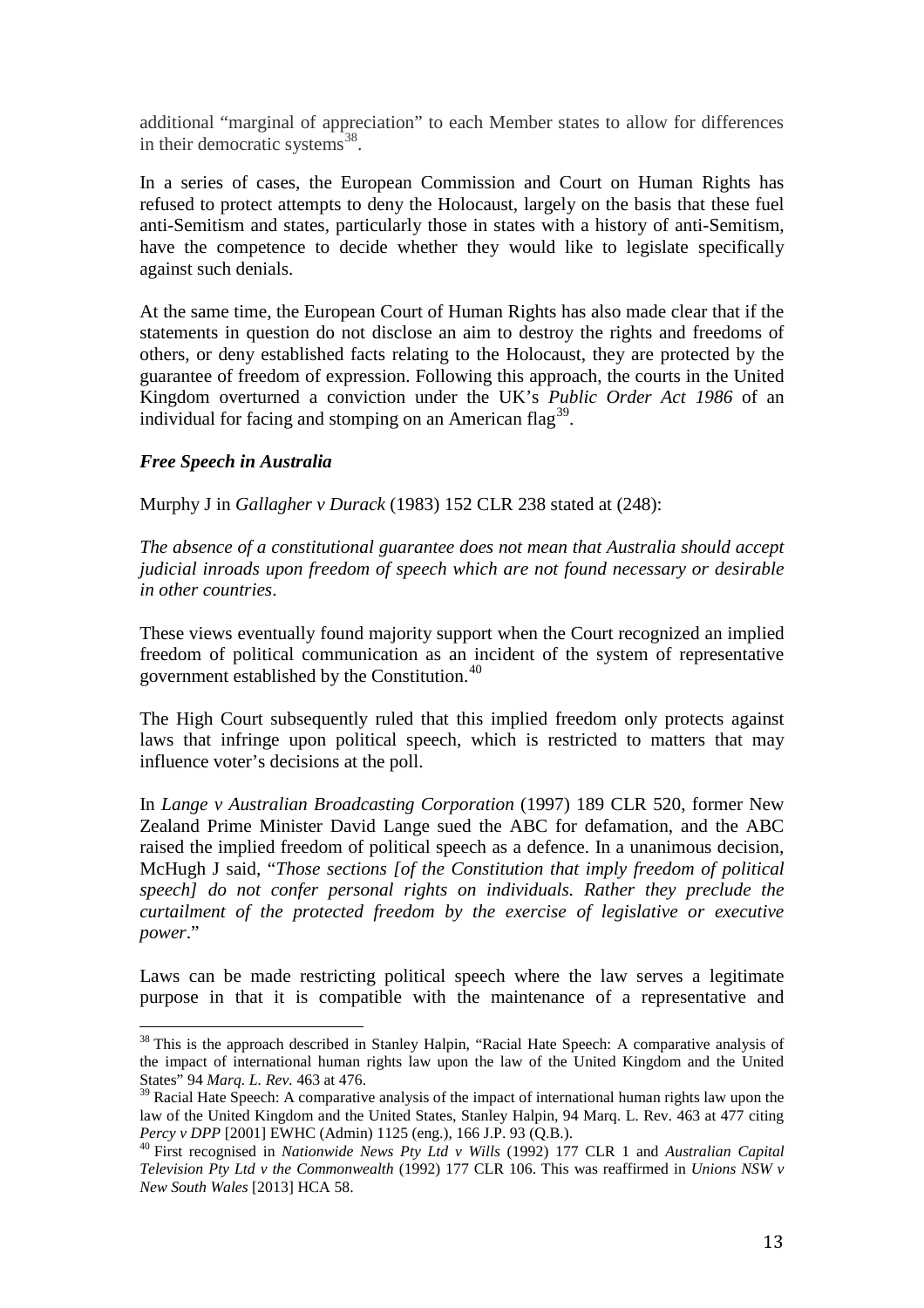responsible government, is suitable to achieve its purpose, is necessary (there is no less restrictive alternative), and the importance of its purpose outweighs the weight of the restriction. If a law fails any of these tests, it is invalid.<sup>[41](#page-13-0)</sup>

The High Court, in cases such as *Coleman v Power* (2004) 220 CLR 1 and *Monis v The Queen* (2013) 249 CLR 92, has accepted that laws that make it unlawful to make 'insulting' or 'offensive' communications will burden that implied freedom of political communication and that their validity will depend upon the application of the proportionality test set out above.

# *Australia's Experience Regulating Hate Speech*

Australia has disregarded international moves towards criminalising hate speech. Article 4 of CERD requires States to criminalise the *'... dissemination of ideas based on racial superiority or hatred.'* Article 20 of the ICCPR requires States to prohibit promotion of national, racial or religious hatred that incites discrimination, hostility and violence.

During ratification of the ICCPR and CERD, Australia made reservations to Article 4 of CERD and Article 20 of the ICCPR. Australia justified this move on the grounds of criminal punishment being both disproportionate to the harm caused by hate speech and a risk to freedom of speech. Due to these reservations, Commonwealth laws do not make racial vilification a criminal offence.

The *Racial Hatred Act 1995* (Cth) was adopted by the federal Parliament in 1995 following an extensive debate that stretched over nearly a full parliamentary sitting year. The Act inserted Part IIA into the *Racial Discrimination Act 1975* (Cth) (**RDA**) (comprising sections 18B-18E). These provisions in the RDA have remained unamended since their introduction.

The Explanatory Memorandum to the Racial Hatred Bill 1994 (Cth) noted that a balance between competing rights was carefully considered in the drafting of the legislation:

*The Bill is not intended to limit public debate about issues that are in the public interest. It is not intended to prohibit people from having and expressing ideas. The Bill does not apply to statements made during a private conversation or within the confines of a private home.*

*The Bill maintains a balance between the right to free speech and the protection of individuals and groups from harassment and fear because of their race, colour or national or ethnic origin.*

Sections 18C and 18D of the RDA provide as follows:

*18C Offensive behaviour because of race, colour or national or ethnic origin (1) It is unlawful for a person to do an act, otherwise than in private, if:*

<span id="page-13-0"></span><sup>41</sup> *Brown v Tasmania* [2017] HCA 43 (18 October 2017) at [152]; *McCloy v State of New South Wales* (2015) 89 ALJR 857; *Chief of the Defence Force v Gaynor* [2017] FCAFC 41.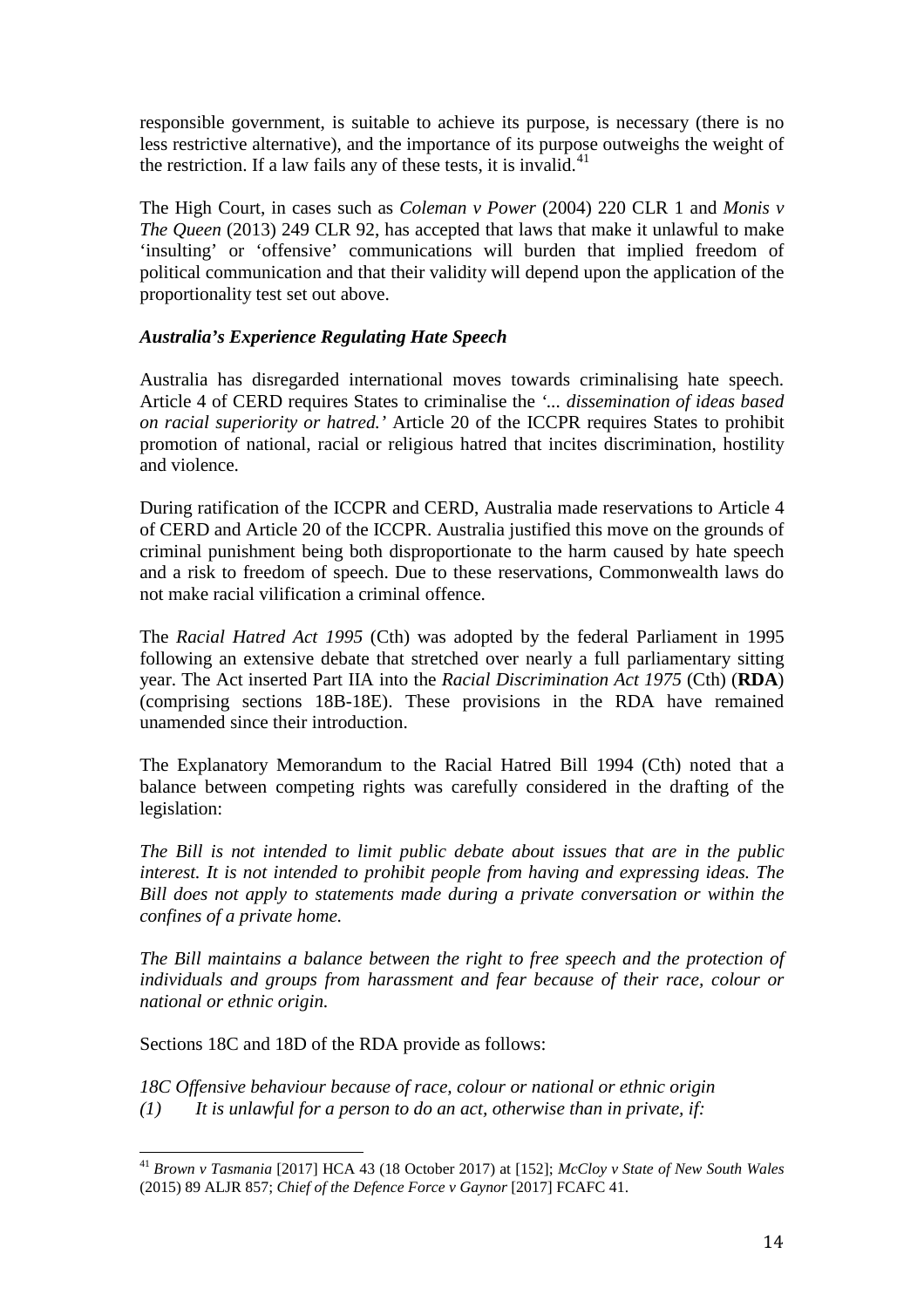- *(a) the act is reasonably likely, in all the circumstances, to offend, insult, humiliate or intimidate another person or a group of people; and*
- *(b) the act is done because of the race, colour or national or ethnic origin of the other person or of some or all of the people in the group.*
- *(2) For the purposes of subsection (1), an act is taken not to be done in private if it:*
	- *(a) causes words, sounds, images or writing to be communicated to the public; or*
	- *(b) is done in a public place; or*
	- *(c) is done in the sight or hearing of people who are in a public place.*

*...*

#### *18D Exemptions*

*Section 18C does not render unlawful anything said or done reasonably and in good faith:*

- *(a) in the performance, exhibition or distribution of an artistic work; or*
- *(b) in the course of any statement, publication, discussion or debate made or held for any genuine academic, artistic or scientific purpose or any other genuine purpose in the public interest; or*
- *(c) in making or publishing:*
	- *(i) a fair and accurate report of any event or matter of public interest; or*
	- *(ii) a fair comment on any event or matter of public interest if the comment is an expression of a genuine belief held by the person making the comment.*

While it is unlawful to act in the way described in s 18C, without an exemption under s 18D, it is not a criminal offence and cannot be prosecuted as such in a court. Instead, a person can complain about the unlawful act to the Australian Human Rights Commission, which can then seek to conciliate the complaint. If conciliation fails and the complaint is terminated, any person affected in relation to the complaint can apply to the Federal Court or the Federal Circuit Court, alleging that an unlawful act occurred and if the Court is satisfied that the unlawful act was done by a respondent, the Court may make orders including:

- (i) declaring that the respondent has committed an unlawful act;
- (ii) granting an injunction to direct that the publication or conduct not be repeated or continued; and
- (iii) requiring that the respondent perform any reasonable act to redress any loss or pay the respondent damages.<sup>[42](#page-14-0)</sup>

#### **Overview of the Australian model of regulating hate speech**

While Australia has not moved to criminalise hate speech, the way in which courts have interpreted the provisions of section 18C and 18D of the *Racial Discrimination* 

<span id="page-14-0"></span><sup>42</sup> Section 46P of the *Australian Human Rights Commission Act 1986* allows people to make complaints to the Australian Human Rights Commission about unlawful acts.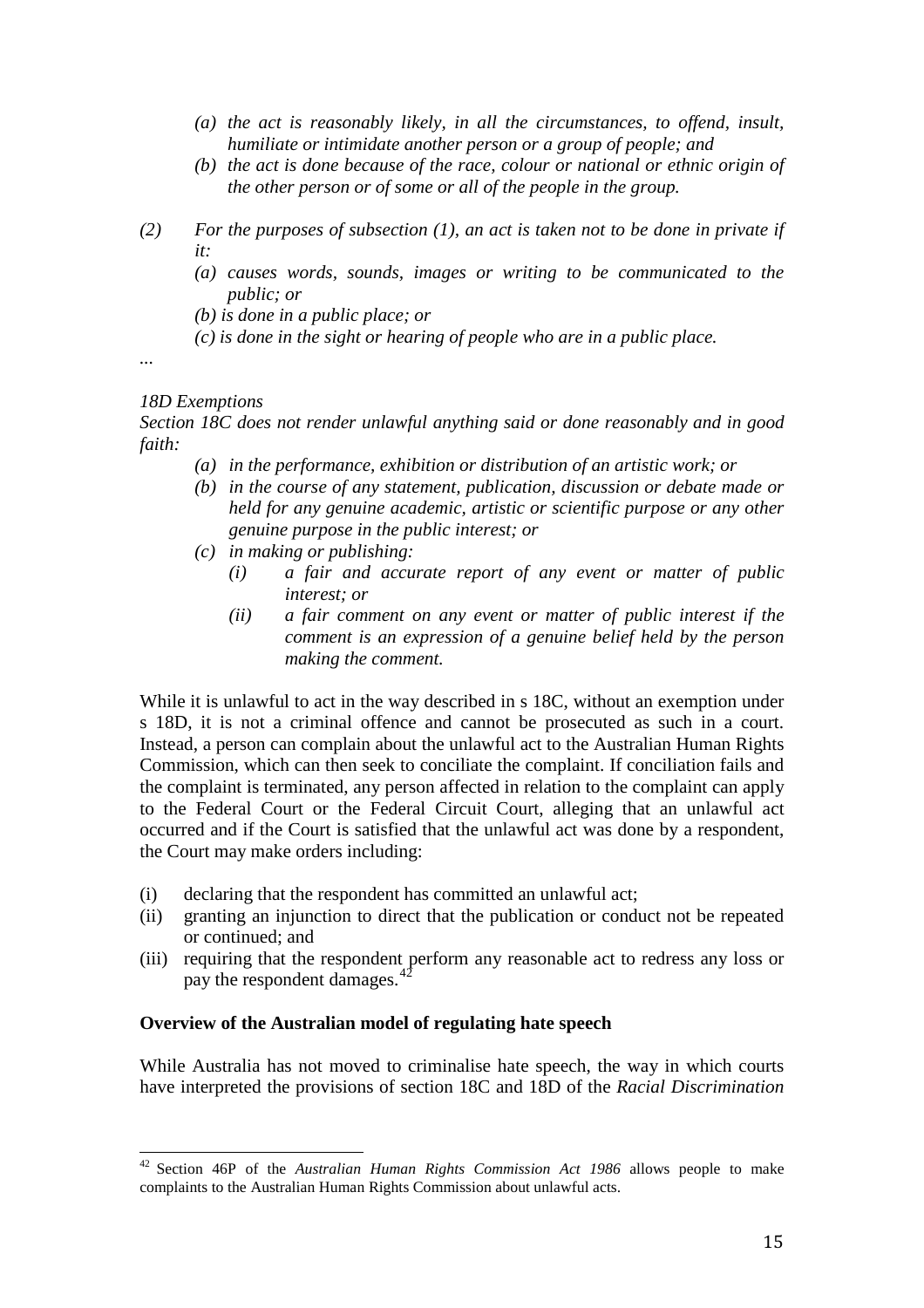*Act 1975* (Cth) have resulted in a model of regulating hate speech that is closer to our European counterparts.

Justice Bromberg opined in *Eatock v Bolt*<sup>[43](#page-15-0)</sup>, that these sections sought to balance two competing values, the right to freedom of speech and the right to be free from racial prejudice and intolerance<sup>[44](#page-15-1)</sup>. Further, Bromberg J in line with the decision of French J (as he then was) and Lee J in *Bropho v Human Rights & Equal Opportunity Commission*<sup>[45](#page-15-2)</sup> considered that the requirement of proportionality in relation to section 18D, meant that neither of these rights was supreme or unbending, and that establishing a section 18D involved a balancing exercise in relation to these rights<sup>[46](#page-15-3)</sup>.

It is also interesting to observe that Bromberg J held that at the heart of trying to secure freedom from racial prejudice and intolerance is the protection of equality and the inherent dignity of all human beings $47$ . He specifically endorsed the writings of Professor Jeremy Waldron that hate speech was "an assault upon the dignity of the persons affected – dignity, in the sense of those persons' basic social standing, of the basis of their recognition as social equals, and of their status as bearers of human rights and constitutional entitlements"<sup>[48](#page-15-5)</sup>

## **Statements of principle – the application of section 18C**

## *1. The conduct that section 18C is directed to extends beyond "hatred"*

The landmark case of *Toben v Jones[49](#page-15-6)* was the first case in which the Full Federal Court considered the meaning of Section 18C of the *Racial Discrimination Act 1975*  (Cth).

Commenting on the ["International Convention on the Elimination of All Forms of](http://www.ohchr.org/EN/ProfessionalInterest/Pages/CERD.aspx)  [Racial Discrimination \(ICERD\)"](http://www.ohchr.org/EN/ProfessionalInterest/Pages/CERD.aspx)*,* Justice Allsop as part of the Full Court of the Federal Court elaborated on the crucial link between prohibiting racial hatred and preventing racial discrimination:

*"The unexpected recrudescence, in the winter of 1959-1960, of some of the most recent and horrific manifestations of racist behaviour enlivened the world community to act swiftly and … unanimously, to takes steps towards the elimination of the perceived evil. The perceived evil was all forms of racial discrimination and racial prejudice, the manifestation of which had been, in recent generations, at times horrifically violent and strident, at times overt, and at times less overt and less brutal, but nevertheless insidiously pervasive. In any form, it was recognised by all nations in the international community, to strike at the dignity and equality of all human beings. Racial hatred was … the form of the perceived evil most likely to lead to brutality and violence … ."*[50](#page-15-7)

<span id="page-15-3"></span>

<span id="page-15-5"></span><span id="page-15-4"></span>

<span id="page-15-2"></span><span id="page-15-1"></span><span id="page-15-0"></span><sup>&</sup>lt;sup>43</sup> (2011) 197 FCR 261.<br>
<sup>44</sup> (2011) 197 FCR 261 at 311 [211].<br>
<sup>45</sup> [2004] FCAFC 16<br>
<sup>46</sup> *Eatock v Bolt* (2011) 197 FCR 261 at 342 [350]<br>
<sup>47</sup> *Eatock v Bolt* (2011) 197 FCR 261 at 311 [212].<br>
<sup>48</sup> *Eatock v Bolt* (201 Defamation: the Visibility of Hate" (2009-2010) 123 *Harv. L. Rev.* 1596 at 1610

<span id="page-15-7"></span><span id="page-15-6"></span><sup>&</sup>lt;sup>50</sup> Toben v Jones (2003) 129 FCR 515 at 537-538 [98], [100].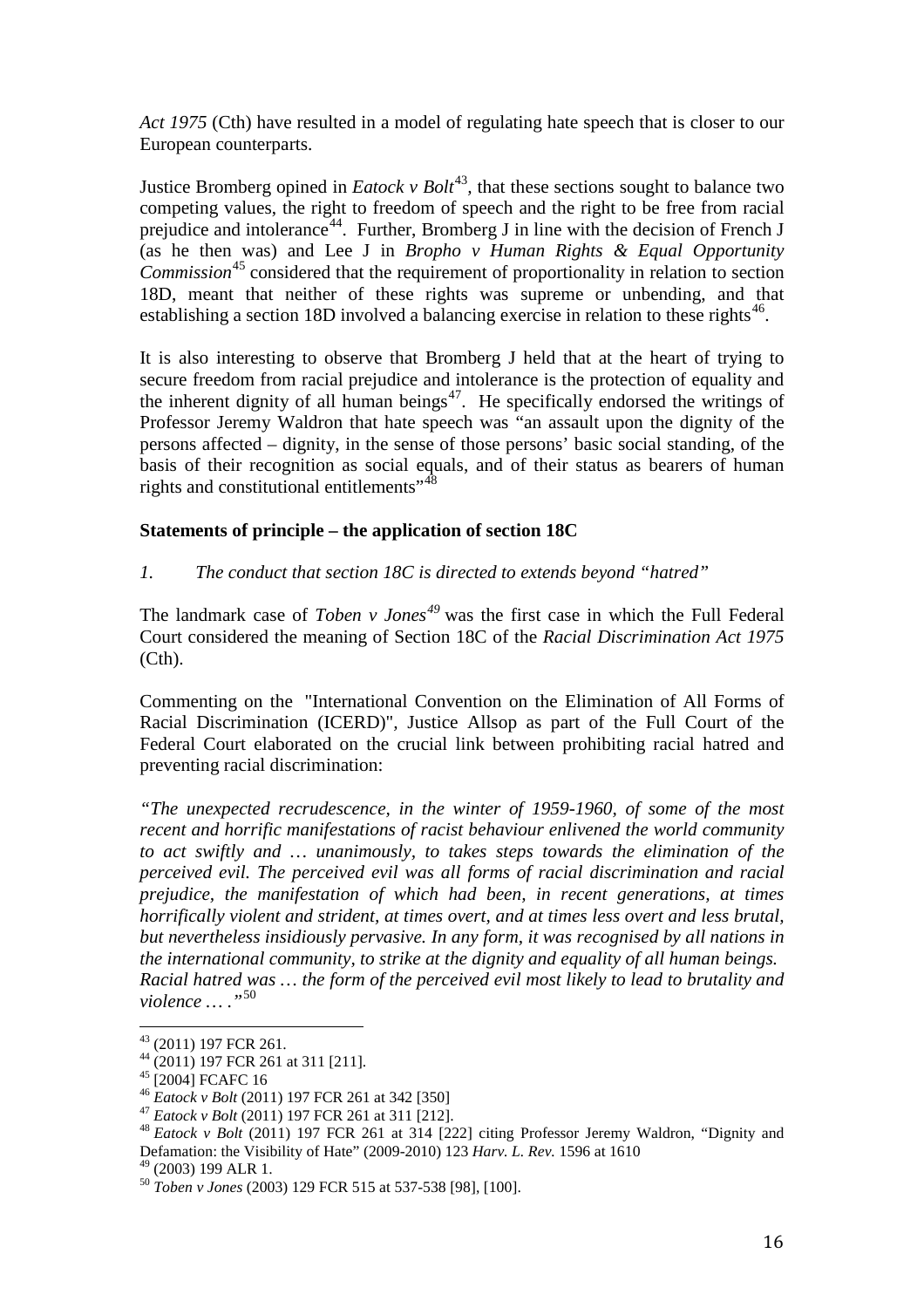In a separate judgment, Justice Carr observed:

*"I accept the Commonwealth's submission that acts done in public which are objectively likely to offend, insult, humiliate or intimidate and which are done because of race, colour or national or ethnic origin are likely to incite other persons to racial hatred or discrimination or to constitute acts of racial hatred or discrimination. In my view, the Convention can be seen to be directed not only at acts of racial discrimination and hatred, but also to deterring public expressions of offensive racial prejudice which might lead to acts of racial hatred and discrimination."*[51](#page-16-0)

All three judges (Carr J, Kiefel J and Allsop J as he then was) found section 18C to be constitutionally valid and based on the reasoning above, did not see any basis to read down section 18C(1)(b) concerning "an act done because of the race, colour or national or ethnic origin of the other person" by inserting a requirement of "hatred"<sup>52</sup>.

*2. Section 18C is directed towards insults and offensive conduct with "profound and serious effects" not "mere slights"*

The Federal Court has interpreted the words of s 18C in a manner that attributes to them a serious level of offence or insult. Earlier, Justice Kiefel sitting as at first instance in the Federal Court stated in *Creek v Cairns Post Ltd* (2001) 112 FCR 352 at [16] that s 18C is directed at the infliction of 'profound and serious effects, not to be likened to mere slights'.

Justice French, when also a member of the Federal Court, in *Bropho v Human Rights and Equal Opportunity Commission* (2004) 135 FCR 105 at [67]-[68] noted that the terms 'offend, insult, humiliate or intimidate' are open textured and may be 'used in ordinary parlance to describe a level of response to a person's conduct which is relatively minor'. His Honour considered that the lower registers of the meaning of these terms were 'a long way removed' from the mischief at which the RDA was directed. French J concluded at [69] that as 'a general principle freedom of expression is not limited to speech or expression which is polite or inoffensive' and he agreed at [70] that the conduct caught by s 18C was such as to have 'profound effects not to be likened to mere slights'.

A question therefore arises as to whether the text of the RDA reflects these judicial pronouncements which appear to raise the bar for the establishment of an offence under s.18C.

A question also arises as to what conduct may fall within section 18D of the *Racial Discrimination Act 1975* (Cth).

It is interesting to consider these matters in light of recent Australian cases on these sections of the *Racial Discrimination Act 1975* (Cth).

<span id="page-16-1"></span><span id="page-16-0"></span><sup>51</sup> *Toben v Jones* (2003) 129 FCR 515 at 524-525 [19]. <sup>52</sup> *Toben v Jones* (2003) 129 FCR 515 Carr J at 526 [28], Kiefel J at 528-529 [50] and Allsop J at 551 [145].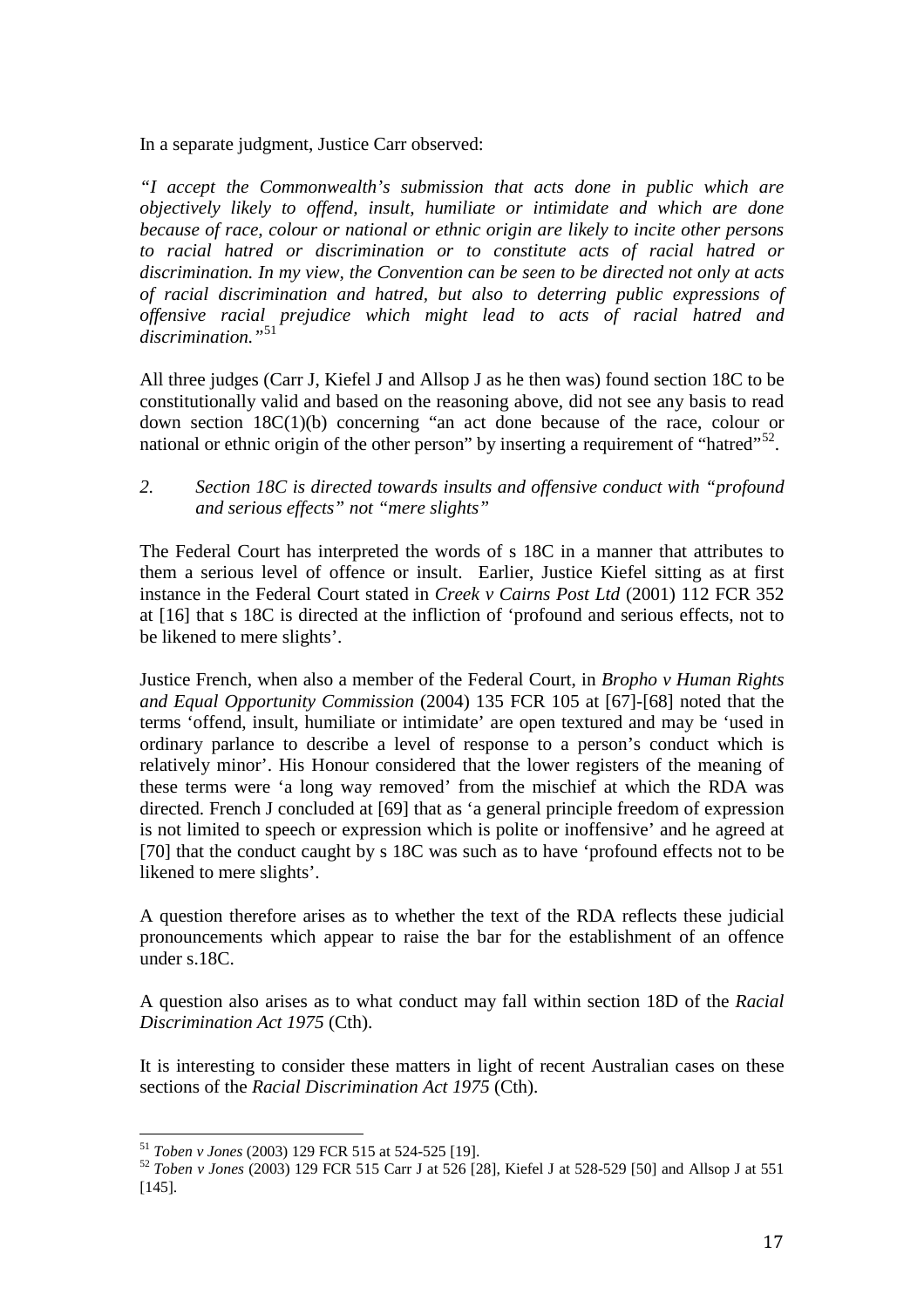# **Statements of principle – section 18D of the** *Racial Discrimination Act 1975* **(Cth)**

Section 18D provides a defence that an act that infringes section 18C would still be lawful where it is done reasonably and in good faith in a number of different circumstances that are specified above.

The onus is squarely on the respondent / defendant to establish this defense on the balance of probabilities $^{53}$  $^{53}$  $^{53}$ .

Justice Bromberg in *Eatock v Bolt[54](#page-17-1)* essentially endorsed the reasoning in *Bropho v Human Rights & Equal Opportunity Commission[55](#page-17-2)* concerning the requirements to act reasonably and "in good faith". First, regard should be had to the subject motive of the statement maker, and the second an overall objective assessment should be made about whether:

*"the act was done in good faith, having due regard to the degree of harm likely to be caused and the extent to which the act may be destructive of the objects of the Act (See: Cannane v J Cannane Pty Ltd (in Liq) (1995) 192 CLR 557 per Kirby J at 596- 597"*[56](#page-17-3);

and

*"The words "in good faith" as used in section 18D import a requirement that the person doing the act exercise prudence, caution and diligence, which in the context of the Act, would mean due care to avoid or minimise the consequences identified by section 18C."*[57](#page-17-4)

As above, Justice Bromberg essentially considered that the requirement of proportionality in relation to section 18D, meant that neither the right to freedom of expression or the right to be free from racial prejudice and discrimination was supreme or unbending, and that establishing a section 18D involved a balancing exercise in relation to these rights<sup>[58](#page-17-5)</sup>.

# **Recent Australian cases considering the application of section 18C and section 18D of the** *Racial Discrimination Act 1975* **(Cth)**

1. *Bropho v Human Rights & Equal Opportunity Commission*

The case *Bropho v Human Rights & Equal Opportunity Commission*<sup>[59](#page-17-6)</sup> concerned a complaint made to the Human Rights and Equal Opportunity Commission that a

<span id="page-17-1"></span><span id="page-17-0"></span><sup>&</sup>lt;sup>53</sup> *Eatock v Bolt* (2011) 197 FCR 261 at 339 [339].<br><sup>54</sup> *Eatock v Bolt* (2011) 197 FCR 261.<br><sup>55</sup> [2004] FCAFC 16, Bromberg J considered that the approach of each judge to constructing the words "reasonably" and "in good

<span id="page-17-4"></span><span id="page-17-3"></span><span id="page-17-2"></span><sup>&</sup>lt;sup>56</sup> Bropho v Human Rights & Equal Opportunity Commission (2004) 135 FCR 105 Lee J at [141]<br><sup>57</sup> Eatock v Bolt (2011) 197 FCR 261 at 341 [345] citing Lee J in Bropho v Human Rights & Equal<br>Opportunity Commission (2004) 13

<span id="page-17-6"></span><span id="page-17-5"></span><sup>&</sup>lt;sup>58</sup> Eatock v Bolt (2011) 197 FCR 261 at 342 [350].<br><sup>59</sup> [2004] FCAFC 16, Bromberg J considered that the approach of each judge to constructing the words "reasonably" and "in good faith" was broadly similar.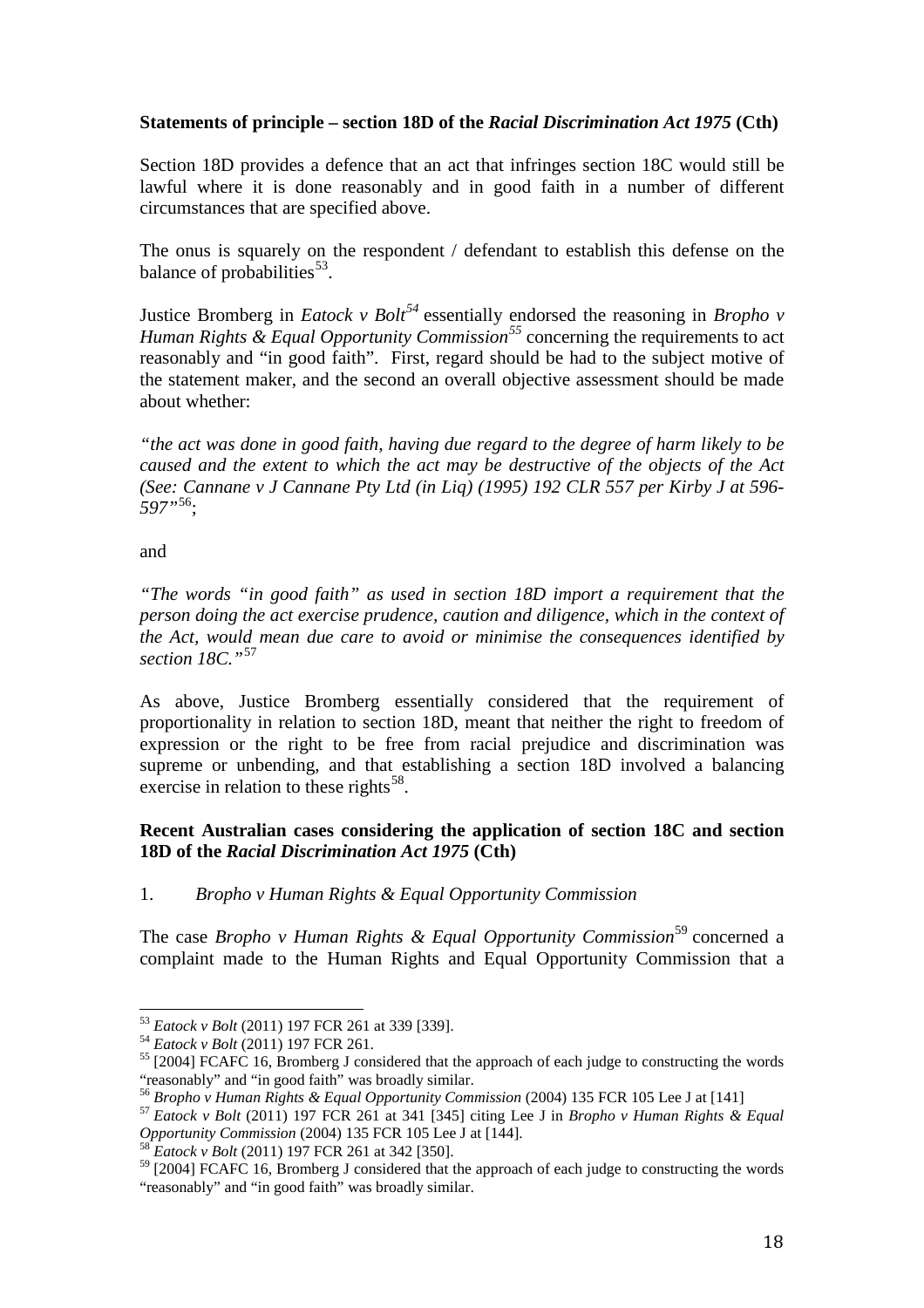cartoon published by *West Australian Newspapers Limited* contravened section 18C of the *Racial Discrimination Act 1975* (Cth).

The cartoon concerned the repatriation of the head of the aboriginal elder Yagan, Yagan had been shot to death by a white settler in cold blood in 1833, apparently in retribution for Yagan's involvement in the killing of two other white settlers. Yagan's head was placed in the wedge of a smoke tree to preserve it. It was later transported to England and put on display at the Royal Institute in Liverpool until 1964. Yagan's head was eventually buried in Everton cemetery. In 1990, the West Australian Nyoongar community asked the British government to exhume Yagan's head. The British Government eventually granted permission. The Nyoongar community in Perth then began to make arrangements to have Yagan's head transported back to Australia. Among other things, there were publically aired differences between members of the group over who was entitled to retrieve and return Yagan's head. A Mr Bodney commenced litigation in the Western Australian Supreme Court to try and restrain other members from retrieving Yagan's head.

These events were the subject of various press reports in The West Australian newspaper and culminated in a cartoon strip in September 1997 that was the subject of the complaint under section 18C in these proceedings. The cartoon strip showed an aboriginal elder telling a group of younger indigenous children the story about the return of Yager's head from England. The cartoon insinuated that some of the factions warring to bring back Yager's head were mixed race, were not associated with the Nyoongar tribe and were taking advantage of public funding to travel to England. The final picture showed Yager's head in a cardboard box pining to return to England for a pint in an English pub.

The Commission did find that the cartoon infringed section 18C. The Commission considered that the portrayal of Yagan was demeaning, that it portrayed some of the people involved as not being real aboriginals and that it portrayed the people involved as being motivated by the opportunity to travel to England at the taxpayer's expense rather than spiritual beliefs $^{60}$  $^{60}$  $^{60}$ . However, the Commission did find that the cartoon fell within the exception within section 18D. They found this on a fair reading of the cartoon and that the West Australian's coverage of the story had generally been well balanced and had generally encouraged support and unity of the Aboriginal community.

There was ultimately an appeal to the Full Federal Court by Mr Bropho challenging the Commissions finding. However, in a two to one decision, the Full Court considered that it should not engage in merits review and disturb the finding of the Commission.

# 2. *Creek v Cairns Post Pty Ltd* [2001] FCA 1007

This case concerned a report in the Cairns Post on the decision of the Queensland Department of Family Services, Youth and Community Care ("The Department") concerning the custody of a 2 year old aboriginal girl. The 2 year old's natural mother had been killed in a car accident in 1995. The Department took the child from

<span id="page-18-0"></span><sup>60</sup> *Corunna v West Australian Newspapers* (2001) EOC 93-146.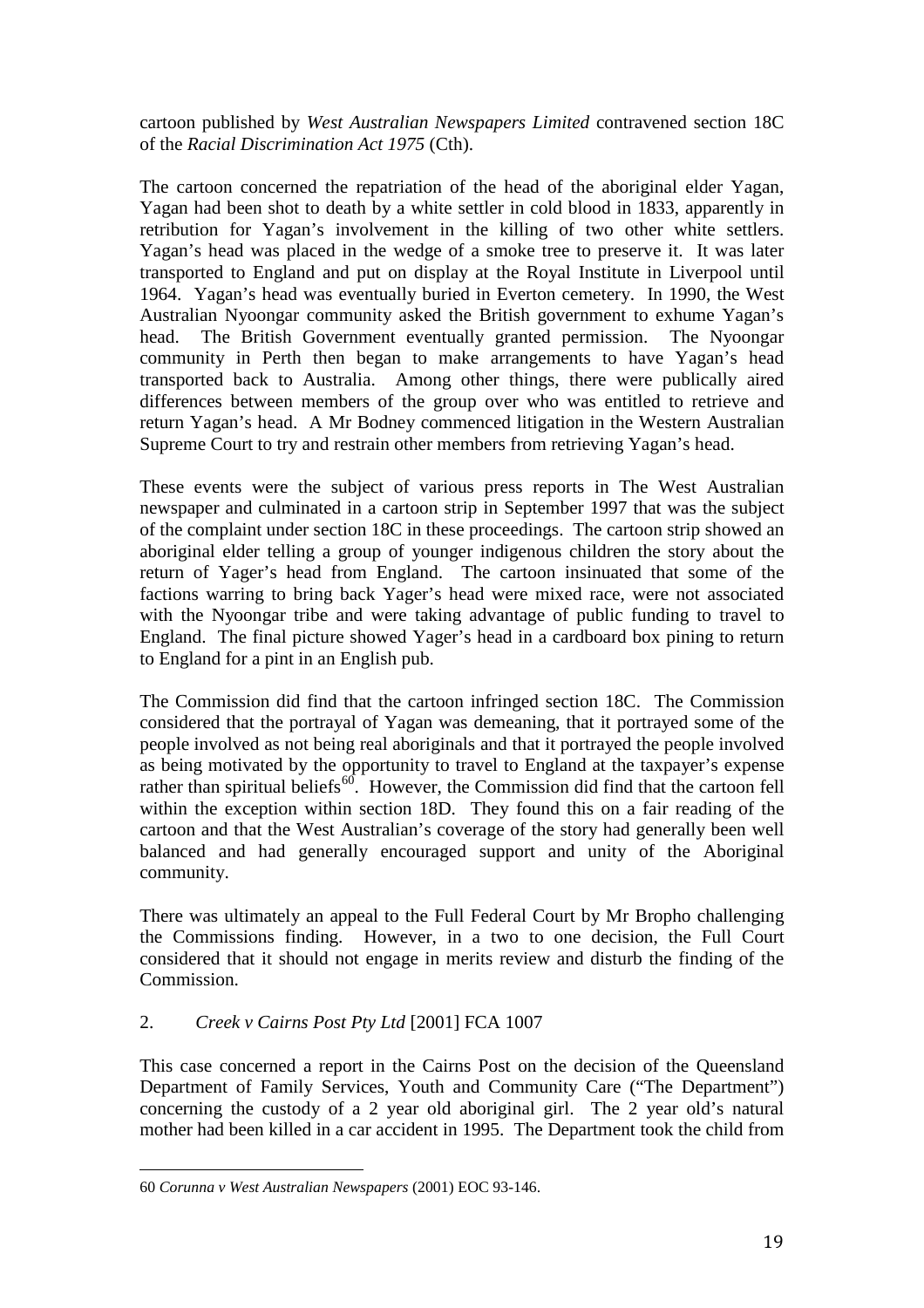her foster carers, a white family and put her in the custody of a relative of her natural mother, that relative also had care of the child's two brothers.

The principal issue that the newspaper explored was whether the "Stolen Generation" report had influenced the Department's decision to remove the child from the care of her foster parents and place her in the custody of an aboriginal relative. The Cairns Post article was accompanied by two photographs. The first was a photo of the white couple from whom the child had been taken. They were pictured in their living room that reflected a comfortable suburban lifestyle. There was a lounge chair and book cases in the background. The second photo was of the aboriginal relative in to whose custody the child had been put. The photo showed her in a bush camp with an open fire and a shed in which children could be seen. The photo had been taken on an earlier occasion when she had been assisting locate backpackers who were lost in a remote rural area. The photo had been taken from the newspapers archive library because they were the only photos of the woman that were available.

The applicant took action under section 18C alleging that the humiliated her and portrayed her as a primitive bush aboriginal woman, that this was her usual lifestyle, and this was the environment that the child would be raised in. In fact that place where the photo was taken was a recreational area where the applicant took her family.

Held: Justice Kiefel held that the test of whether an "act is reasonably likely, in all the circumstances, to offend, insult, humiliate or intimidate another person or a group of people" was an objective test to be considered from the point of view of a hypothetical person in the applicant's position or group of which the applicant was one.

Justice Kiefel held that a person in the applicant's position would feel offended, insulted or humiliated from the way that she was portrayed in the photograph in the context in which the article was written. The context being that the 2 year old child had been put in to less desirable circumstances as portrayed by the comparison that was invited to be drawn between the 2 photographs.

However, Justice Kiefel considered that it was then necessary to consider whether the basis for the act was race, colour, national or ethnic origin. Justice Kiefel considered that the intensity of the feeling of the person humiliated, insulted or offended was not relevant to this inquiry. Justice Kiefel ultimately decided that there was *no basis* to find that the act related to the race or ethnic origin of the applicant and therefore section 18C (and particularly section 18C(2)(b)) had not been breached.

# 3. *Toben v Jones* [2003] FCAFC 137

Facts: The case concerned an organisation called the Adelaide Institute that published material on the internet that amounted to a denial of the holocaust. Among other things, the article claimed that only 800,000 people died at Auchwitz, rather than 4 million, and alleged that Jews were not simply victims in history, but they were also murderers.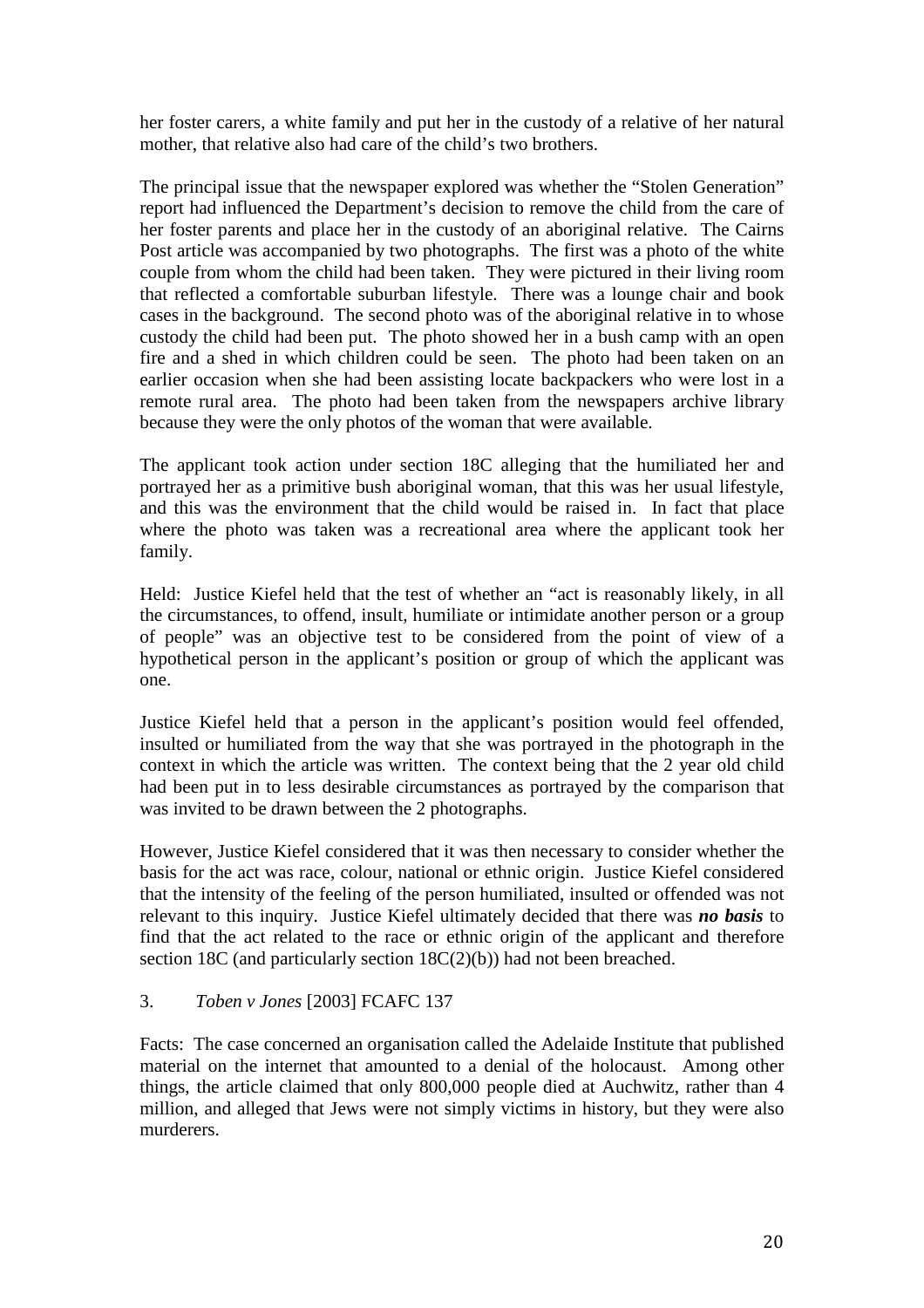The Human Rights and Equal Opportunity Commission determined that the articles published on the internet contained content that racially vilified Jewish people. The respond filed an application in the Federal Court to have the Commissions finding enforced. The Federal Court granted injunctions ordering the Respondent to remove the material from the internet. The director of the Adelaide Institute, Dr Toben, appealed, and among other things, challenged that the published material complained of did not offend section 18C.

The following findings were made:

- (i) Carr J: In my view, the Convention (and implicitly section 18C) can be seen to be directed not only at acts of racial discrimination and hatred, but also to deterring public expressions of offensive racial prejudice which might lead to acts of racial hatred and discrimination."[61](#page-20-0)
- (ii) All three judges did not see any basis to read down section  $18C(1)(b)$ concerning "an act done because of the race, colour or national or ethnic origin of the other person" by inserting a requirement of "hatred"<sup>62</sup>.
- (iii) It is necessary to make a separate inquiry in to whether the publication was because of "race, colour, national or ethnic origin". This involves considering the "reasons" from an objective point of view of the publisher, including their motive $^{63}$  $^{63}$  $^{63}$ .
- (iv) All three justices found that a fair reading of the publication showed that Jewish people were reasonably likely to be offended (the appellant conceded so much) and that the document was published because of the race of ethnic origin of Jewish Australians. As such, they had no problem finding that section 18C was infringed;
- (v) All three justices considered that Section 18D could not be invoked and that on a fair reading of the document, it was provocative and inflammatory and was contrived to smear people of Jewish origin. Essentially, there was no evidence to show the publication was produced in good faith<sup> $64$ </sup>.
- (vi) It may be difficult to establish a section 18D defence where there is a racially based motive for making the publication $\mathcal{F}^5$ .
- 4. *Eatock v Bolt* (2011) 197 FCR 261

The highly publicised case of *Eatock v Bolt* concerned two newspaper articles published in the Herald Sun newspaper by journalist Andrew Bolt. In these articles, Mr Bolt referred to 18 different people. Most of these people had light coloured skin,

<span id="page-20-1"></span><span id="page-20-0"></span><sup>61</sup> *Toben v Jones* (2003) 129 FCR 515 at 524-525 [19]. <sup>62</sup> *Toben v Jones* (2003) 129 FCR 515 Carr J at 526 [28], Kiefel J at 528-529 [50] and Allsop J at 551 [145]. <sup>63</sup> *Toben v Jones* (2003) 129 FCR 515 Carr J at 526 [31], Kiefel J at 531 [62]-[64] and Allsop J at 553

<span id="page-20-2"></span><sup>[154].</sup> <sup>64</sup> *Toben v Jones* (2003) 129 FCR 515 Carr J at 528 [46], Kiefel J at 534 [78], Allsop J 554-555. <sup>65</sup> *Toben v Jones* (2003) 129 FCR 515 Kiefel J at 532 [71].

<span id="page-20-3"></span>

<span id="page-20-4"></span>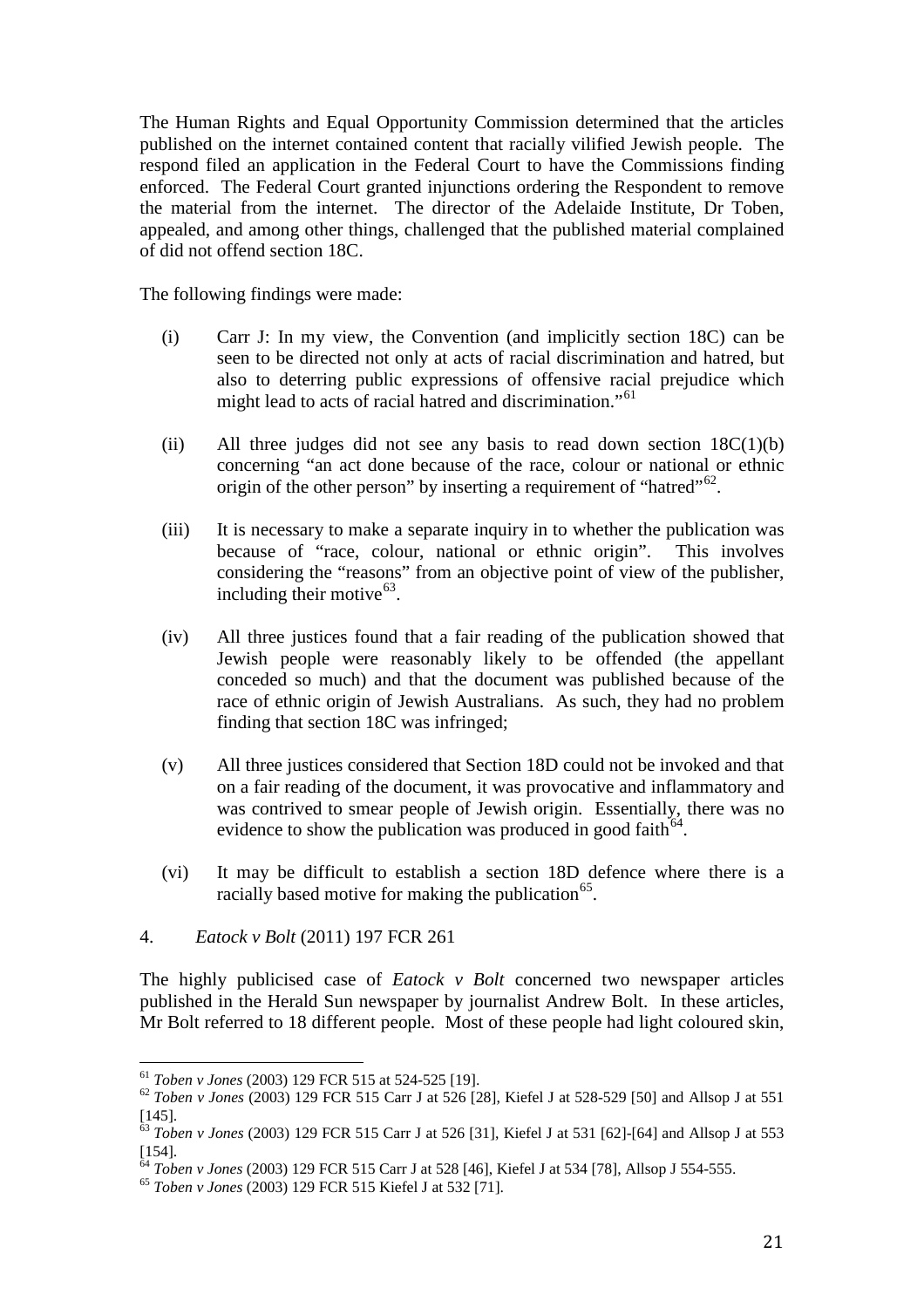but it identified as being Aboriginal. All of them were figures that were in the public eye. For instance, one figure was Geoff Clark who was a former chairman of the Aboriginal and Torres Strait Island Commission. Another was Professor Behrendt, a professor of law at the University of Technology. She also chaired the National Indigenous Television Service around 2006 for three years.

A compliant was made to the Human Rights and Equal Opportunity Commission by Ms Eatock. Unable to resolve the complaint by reconciliation, Ms Eatock sought a declaration that the two newspaper article were in contravention of section 18C of the *Racial Discrimination Act 1975* (Cth).

Justice Bromberg found that the articles were reasonably likely to offend a hypothetical light skinned Aborigine because the articles conveyed the following imputations:

- (i) there are fair-skinned people in Australia with essentially European ancestry but with some Aboriginal descent, of which the individuals identified in the articles are examples, who are not genuinely Aboriginal persons but who, motivated by career opportunities available to Aboriginal people or by political activism, have chosen to falsely identify as Aboriginal; and
- (ii) fair skin colour indicates a person who is not sufficiently Aboriginal to be genuinely identifying as an Aboriginal person $^{66}$  $^{66}$  $^{66}$ .

Justice Bromberg accepted that part of Mr Bolt's motivation for writing was the identity choices that he considered that the people he was writing about were making. However, Justice Bromberg also considered that race, colour and ethnic origin, and in particular, communicating a message about the Aboriginality of the people concerned was also a motivating factor.<sup>67</sup> As such, he found that section  $18(1)(b)$  of the *Racial Discrimination Act 1975* (Cth) was satisfied.

In then remained to consider whether the articles had been published "reasonably and in good faith" and could therefore fall within one of the exemptions in Section 18D of the *Racial Discrimination Act 1975* (Cth) on the basis that:

- (i) they were a fair and accurate report of any event or matter in the public interest; or
- (ii) a fair comment on any event or matter of public interest if the comment is an expression of a genuine belief held by the person making the comment.

First, Justice Bromberg considered that the newspaper articles contained significant factual errors. In particular, the newspaper articles emphasized the non-Aboriginality ancestry of each person and contained factual errors belittling the Aboriginal connection of each person addressed in the article<sup>68</sup>. The factual errors came to light

<span id="page-21-1"></span><span id="page-21-0"></span><sup>66</sup> *Eatock v Bolt* (2011) 197 FCR 261 at 268 [16]. <sup>67</sup> *Eatock v Bolt* (2011) 197 FCR 261 at 336-338 [326]-[332]. <sup>68</sup> *Eatock v Bolt* (2011) 197 FCR 261 at 353 [405].

<span id="page-21-2"></span>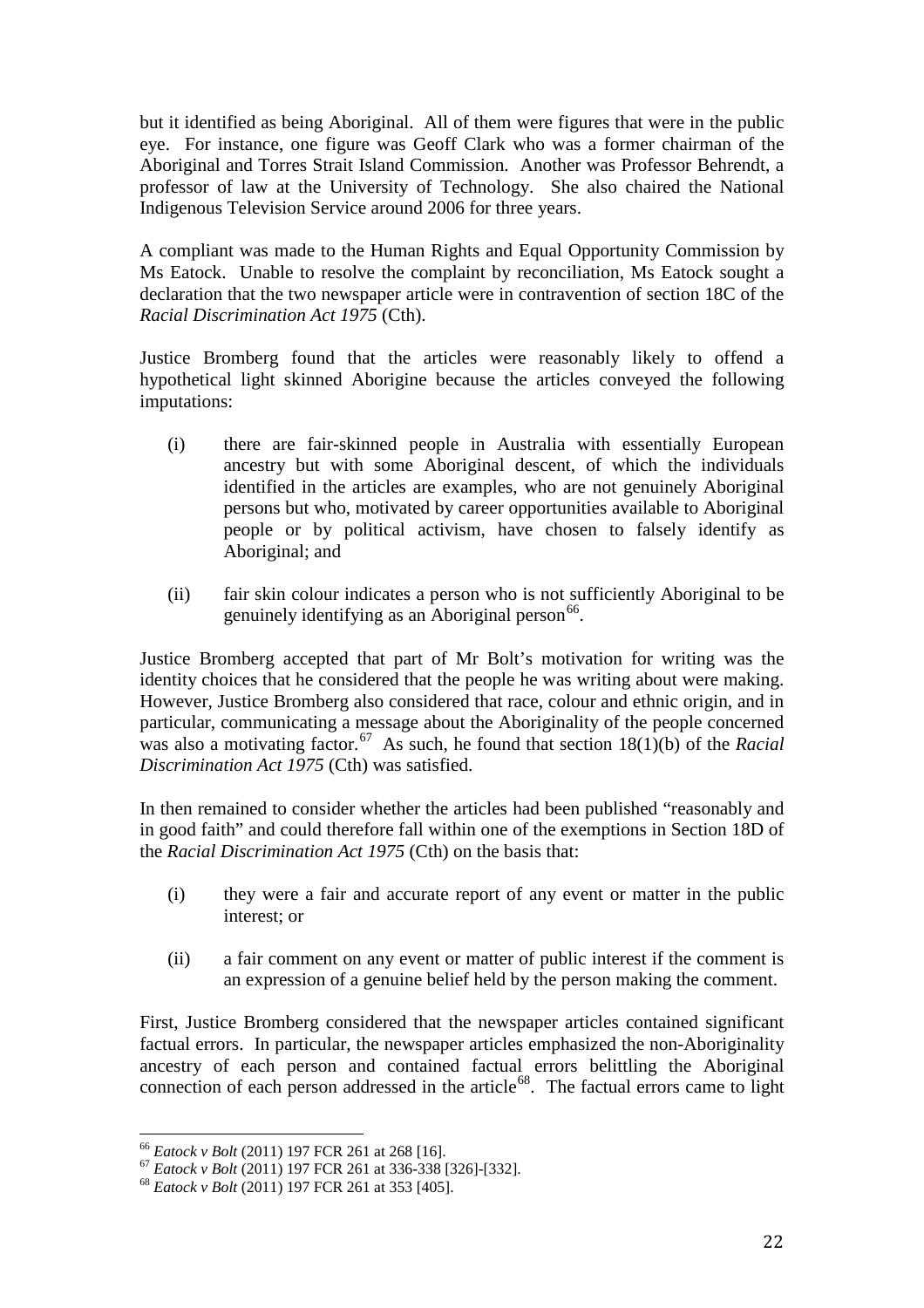particularly through oral evidence given by 9 of the people featured in the articles<sup>[69](#page-22-0)</sup>. For these reasons, the articles could not satisfy section  $18D(1)(c)$  because they were not factually accurate and what was published could not be said to be fair comment<sup>[70](#page-22-1)</sup>. Mr Bolt was not helped by the fact that his pleadings admitted the 9 individuals who gave evidence were of Aboriginal descent, genuinely self-identified as such both as a child and at present and each had communal recognition as an Aboriginal person<sup>[71](#page-22-2)</sup>.

Further, Justice Bromberg considered that the articles used inflammatory and provocative language, for instance the use of the words "professional aborigine" and "black-than thou"  $^{72}$  $^{72}$  $^{72}$ . This finding, coupled with the factual errors led Justice Bromberg to conclude that in any case there was a lack of proportionality between Mr Bolt's right to express himself, and the harm that is sought to be minimised, being racial prejudice and intolerance<sup>73</sup>. Therefore, Mr Bolt's articles could not fall within the section 18D exception.

# 5. *Prior v Queensland University of Technology* [2016] FCCA 2853 ("Prior")

On 28 May 2013 three students, Mr Wood, Mr Powell and Mr Thwaites entered a computer lab at the Queensland University of Technology that was designated for indigenous students only. Ms Prior, an administration officer working at the computer lab, asked them if they were indigenous. They replied that they were not. Ms Prior politely asked them to leave the lab, which they did.

The students then went to another computer lab and logged on to a Facebook page called "QUT Stalker Space". One of the students, Mr Wood made the following post:

*"Just got kicked out of the segregated Indigenous computer room, QUT stopping segregation with segregation ……?"*

Another student Mr Powell, in response to a later unidentified post said:

*"I wonder where the white supremacist computer lab is ….."*

A post authored in the name of the third student, Mr Thwaites, contained a racial slur.

Ms Prior saw these posts and found them offensive. She brought suit under section 18C against the three students, and other students, who had made comments on the "QUT Stalkers Space".

*Comments of Mr Wood*

Judge Jarret extensively analysed the principles relating to whether a publication infringes section 18C of the *Racial Discrimination Act 1975* (Cth). He ultimately held it was not reasonably likely that a hypothetical person in the position of the applicant, or a hypothetical member of the Aboriginal or Torres Strait Island

<span id="page-22-1"></span><span id="page-22-0"></span><sup>&</sup>lt;sup>69</sup> Eatock v Bolt (2011) 197 FCR 261 at 352 [398].<br><sup>70</sup> Ibid.<br><sup>71</sup> Eatock v Bolt (2011) 197 FCR 261 at 283 [65].<br><sup>72</sup> Eatock v Bolt (2011) 197 FCR 261 at 355 [414].<br><sup>73</sup> Eatock v Bolt (2011) 197 FCR 261 at 358 [427].

<span id="page-22-2"></span>

<span id="page-22-3"></span>

<span id="page-22-4"></span>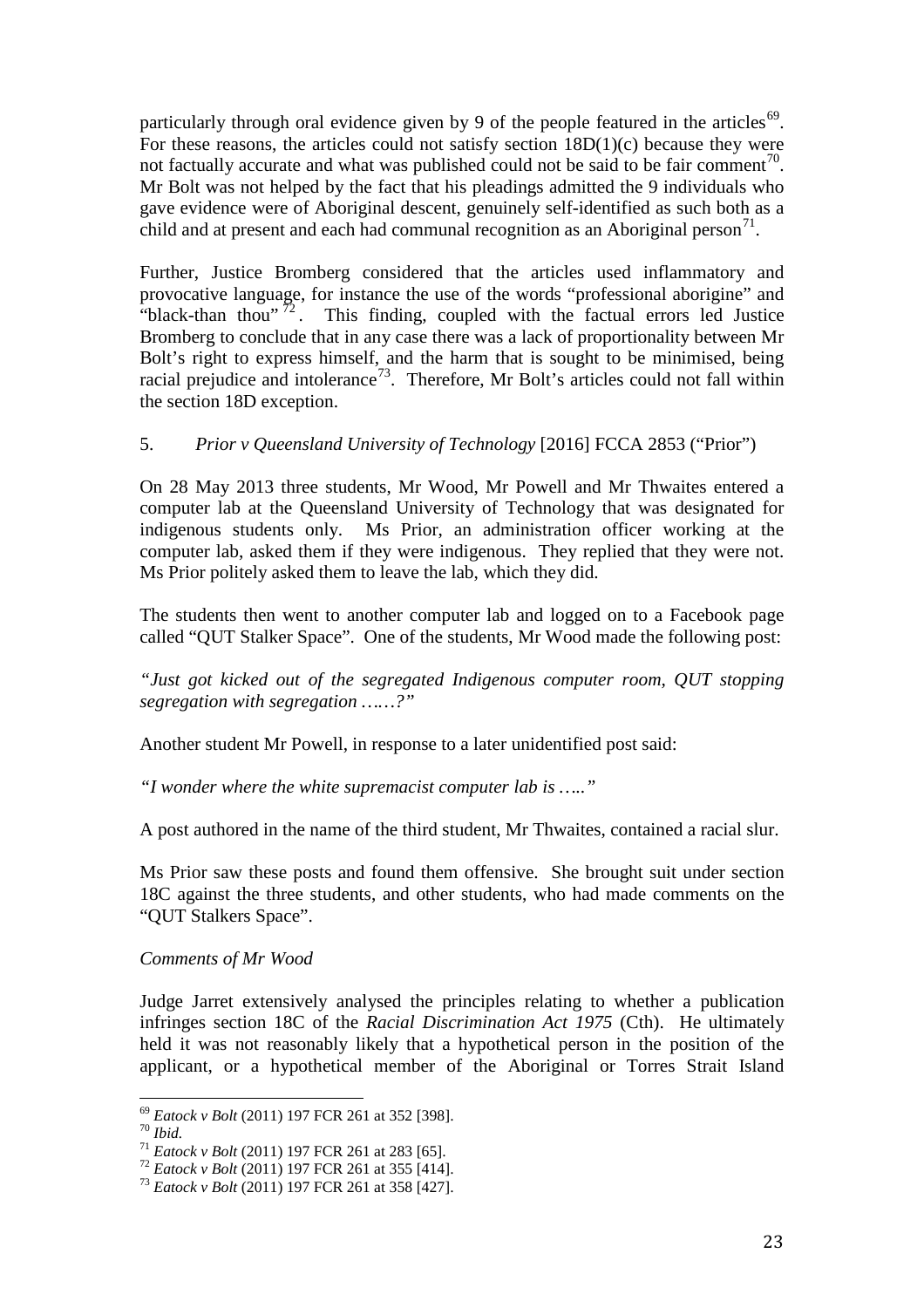exhibiting the characteristics consistent with a member of that group in a free and tolerant society would feel offended, insulted, humiliated or intimidated by Mr Woods comments because the comments:

- (a) were directed against QUT and its actions;
- (b) rallied against racial discrimination<sup>74</sup>.

#### *Comments of Mr Powell*

Judge Jarrett found that a hypothetical person in the position of the applicant or belonging to a group that she had identified, having characteristics that could be expected of such a person in a free and tolerant society would not feel offended, insulted, humiliated or intimidated by the comments he made, in the context that they were made. That is, taking an impressionistic view of Mr Powell's comments in response to other comments on the Facebook page, Judge Jarrett considered that Mr Powell's comments did not contravene section  $18C^{75}$  $18C^{75}$  $18C^{75}$ . *Comments of Mr Thwaites*

Mr Thwaites claimed that he did not make the post, although someone else had made it appear that he did. Judge Jarrett considered that as there was no evidence that Mr Thwaites made the post, the case against him should be summarily dismissed.

#### *Attacks on religion and the law of blasphemy in Australia*

*Acts committed on the basis of religious beliefs*

The heading of Section 18C of the *Racial Discrimination Act 1975* (Cth) reads:

*"18C Offensive behavior because of race, colour, or national or ethnic origin".*

It does not specifically apply to offensive behavior because of "religion". It may be that in certain circumstances that it will apply to offensive behavior because of religion if it can be shown that the behavior is also linked to the race, nationality or ethnic origin of the persons from that religion.

Therefore, behavior that is offensive because of religion may not be able to be challenged under section 18C of the *Racial Discrimination Act 1975* (Cth).

Victoria is the only State in Australia that has specifically passed a law relating to religious intolerance. Section 8(1) of the *Racial and Religious Tolerance Act 2001*  (Vic) ("RRT Act") states that:

*"A person must not, on the ground of the religious belief or activity of another person or class of persons, engage in conduct that incites hatred against, serious contempt for, or revulsion or severe ridicule of, that other person or class of persons."*

<span id="page-23-0"></span><sup>&</sup>lt;sup>74</sup> *Prior v Queensland University of Technology & Ors (No.2)* [2016] FCCA 2853 at [49].<br><sup>75</sup> *Prior v Queensland University of Technology & Ors (No.2)* [2016] FCCA 2853 at [67].

<span id="page-23-1"></span>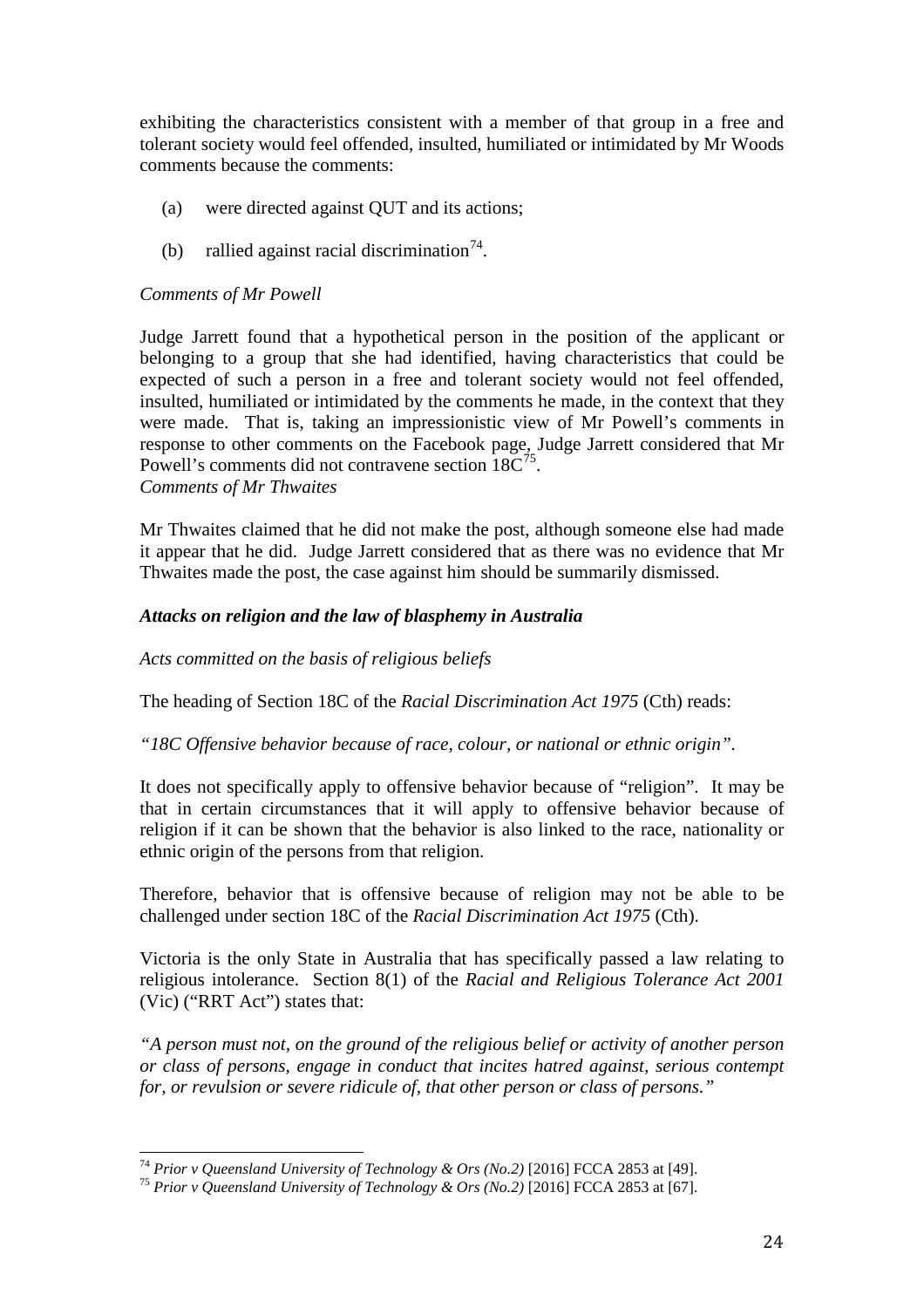Section 8(2) of the RRT Act goes on to State that the act may occur either in or outside of Victoria.

Section 11 of the RRT Act provides that conduct undertaken "reasonably and in good faith", similarly to section 18D of the *Racial Discrimination Act 1975* (Cth), will not result in a contravention of section 8(1) of the RRT Act.

Arguably, section 8(2) of the RRT Act results in acts occurring in other States that are communicated to persons within Victoria are actionable under the RRT Act. For instance, material published on the Internet that is downloaded by a Victorian user would certainly be actionable under the RRT Act for the same reason that defamatory material published on the Internet is actionable in the State where the user downloads that material[76](#page-24-0). Other actions even having the slightest connection with Victoria could also be actionable under the RRT Act (for instance, offensive material broadcast on in a television or radio news reports).

## *Attempts to Amend the RDA*

The Abbott government in 2014 proposed amendments to the RDA would have weakened the protection provided to racial minorities from actions that are "reasonably likely, in all the circumstances, to offend, insult, humiliate or intimidate ... because of ... race, colour or national or ethnic origin".

The proposed amendments were a direct response to the successful civil action claim brought in 2011 against journalist Andrew Bolt for breaching the RDA when he published disparaging comments about a number of prominent Indigenous individuals. $7^7$ 

The effect of the changes would have been to narrowly define prohibition of racist speech by removing the protections against offending, insulting or humiliating groups or individuals on the basis of race, colour or national or ethnic origin. Only acts that are reasonably likely to vilify (defined as inciting hatred) or intimidate (defined as causing fear of physical harm) on the basis of race, colour or national or ethnic origin would have been unlawful. At the same time the proposed amendments would have broadened the exceptions allowing vilification or intimidation if it is 'in the course of participating in the public discussion'.

The proposed amendments to the RDA and the responses they garnered raise pertinent questions about Australian values and the Australian national identity. In support of the amendments and the right to free speech they are intended to protect, Attorney-General George Brandis unashamedly declared that '[p]eople do have the right to be bigots'. [78](#page-24-2)

In the absence of a bill of rights, the issue becomes one that may only be resolved by reference to prevailing social values.

<span id="page-24-0"></span><sup>&</sup>lt;sup>76</sup> *Dow Jones & Company Inc v Gutnick* [2002] HCA 56 Gleeson CJ, McHugh, Gummow and Hayne JJ at [44] and Gaudron J at [56].

<span id="page-24-2"></span><span id="page-24-1"></span>

<sup>&</sup>lt;sup>77</sup> *Eatock v Bolt [No 2]* (2011) 284 ALR 114.<br><sup>78</sup> George Brandis, 'In Defence of Freedom of Speech' (2012) 56(10) *Quadrant* 21.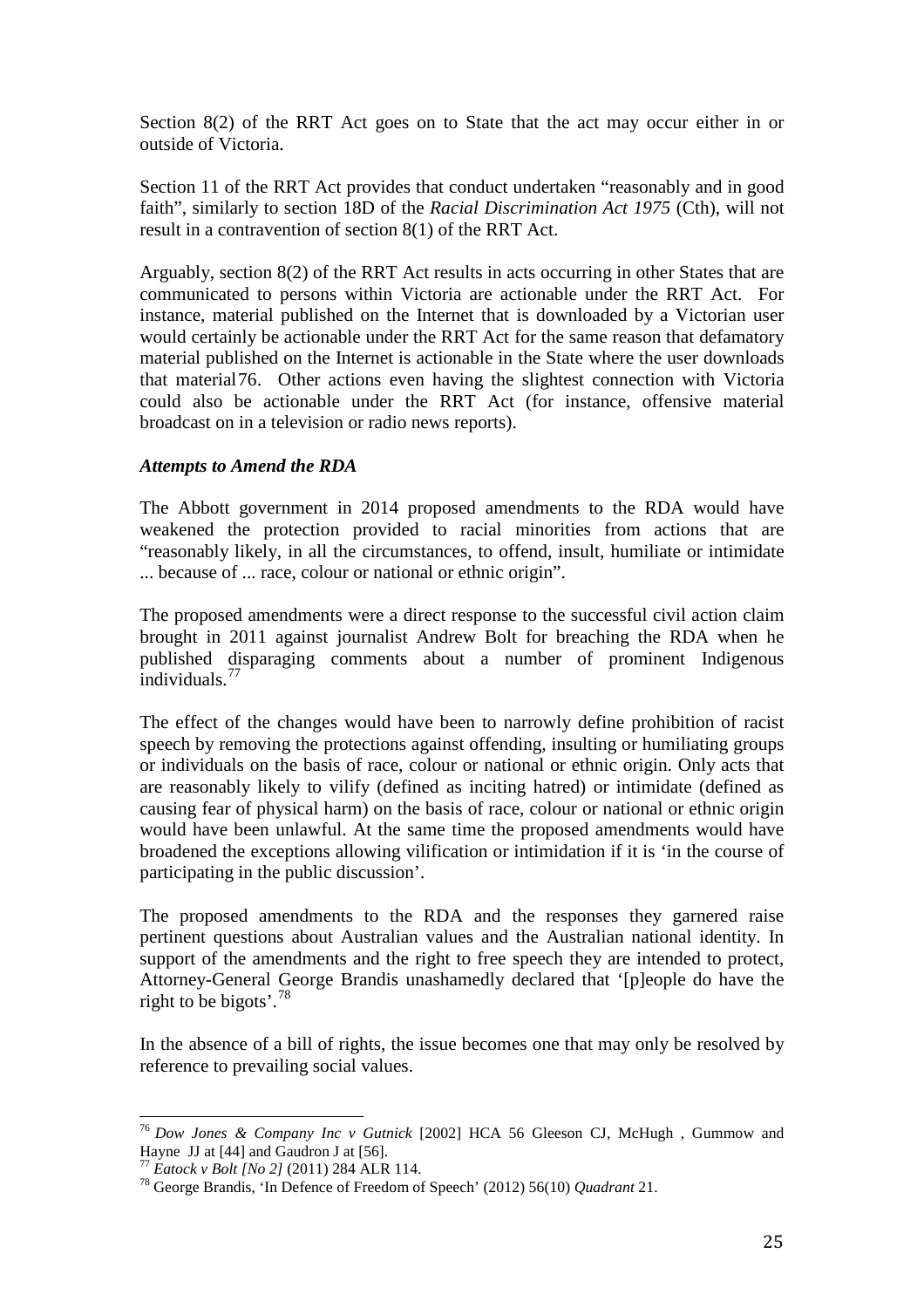As a Minister of the Liberal-National Coalition government, Brandis' remark can be explained by his commitment to traditional liberal democratic rights: to protect free speech even when the speech is offensive, insulting or bigoted. His approach may be understood in moral philosophical terms as aiming to protect the moral right to do wrong.<sup>[79](#page-25-0)</sup> Support for this right can be found in the liberal tradition that places utmost importance on the protection of individual rights. The right to do wrong is said to protect individual autonomy and choice. In the exercise of this right a person has a choice to do right or wrong and that choice should be protected from the interference of others. However, even liberals accept that this right does not extend to all wrongs. It definitely would not extend to the commission of particularly egregious wrongs. $80$ 

According to Senator Brandis, the amendments to the RDA were defensible because they aimed to get rid of a provision that made it illegal to 'hurt the feelings of others'. So understood, the scope of s18C went too far in curbing attitudes that should be allowed to be freely exchanged in public. Brandis' basic argument was that the law was an illegitimate interference with the right to free speech to insult others — a right that from a liberal perspective falls within the ambit of the right to do wrong.

George Williams and Ronald Sackville defend s.18C, but suggest some modest amendments to reflect the way the section already been construed by the Courts. $81$  For example, they suggest that the references to 'insult' and 'offend' in 18C could be removed as "mere slights" have already been held not to offend s.18C.

A 2017 Commonwealth parliamentary inquiry in to Part IIA of the *Racial Discrimination Act 1975* (Cth) similarly recommended that the words "insult, offend and humiliate" be replaced with the words "harass" or alternatively that the words "profound and serious effects" be inserted in to the legislation<sup>[82](#page-25-3)</sup>. The inquiry had concerns that freedom of speech may be being unjustifiably limited, and these changes would overcome those concerns<sup>83</sup>. The inquiry also considered that there was considerable confusion in the Australian public about the meaning and scope of Section 18C and that these changes would clarify that meaning  $84$ . Finally, the Committee considered that properly designed education programs on the changes to section 18C would assist in achieving this  $\text{aim}^{\text{85}}$  $\text{aim}^{\text{85}}$  $\text{aim}^{\text{85}}$ .

# *Conclusions*

Modern democracies are recognising the connection between speech and humanity. For example, the German Basic Law gives primacy to human dignity over free speech. So too in Canada concerns about dignity and pluralistic equality sometimes trump urges of speech. Netherlands and Denmark are among the other democracies

<span id="page-25-5"></span><span id="page-25-4"></span>

<span id="page-25-0"></span><sup>&</sup>lt;sup>79</sup> Orj J Herstein, 'Defending the Right to Do Wrong' (2012) 31 *Law and Philosophy* 343, 347.<br><sup>80</sup> Jeremy Waldron, 'A Right to Do Wrong' (1981) 92 *Ethics* 21, 29.<br><sup>81</sup> Ronald Sackville, 'Anti-Semitism, hate speech and

<span id="page-25-1"></span>

<span id="page-25-2"></span><sup>90</sup> ALJ 631; see also George Williams, 'The Legal Assault on Australian Democracy' (2016) 16 *QUT* 

<span id="page-25-3"></span><sup>&</sup>lt;sup>82</sup> P47 at paragraph 2.130 of Inquiry into the operation of Part IIA of the Racial Discrimination Act 1975 (Cth) and related procedures under the Australian Human Rights Commission Act 1986 (Cth).<br><sup>83</sup> Ibid, P48 at paragraph 2.131.<br><sup>84</sup> Ibid, p48 paragraph 2.130.<br><sup>85</sup> Ibid p48 paragraph 2.136.

<span id="page-25-6"></span>